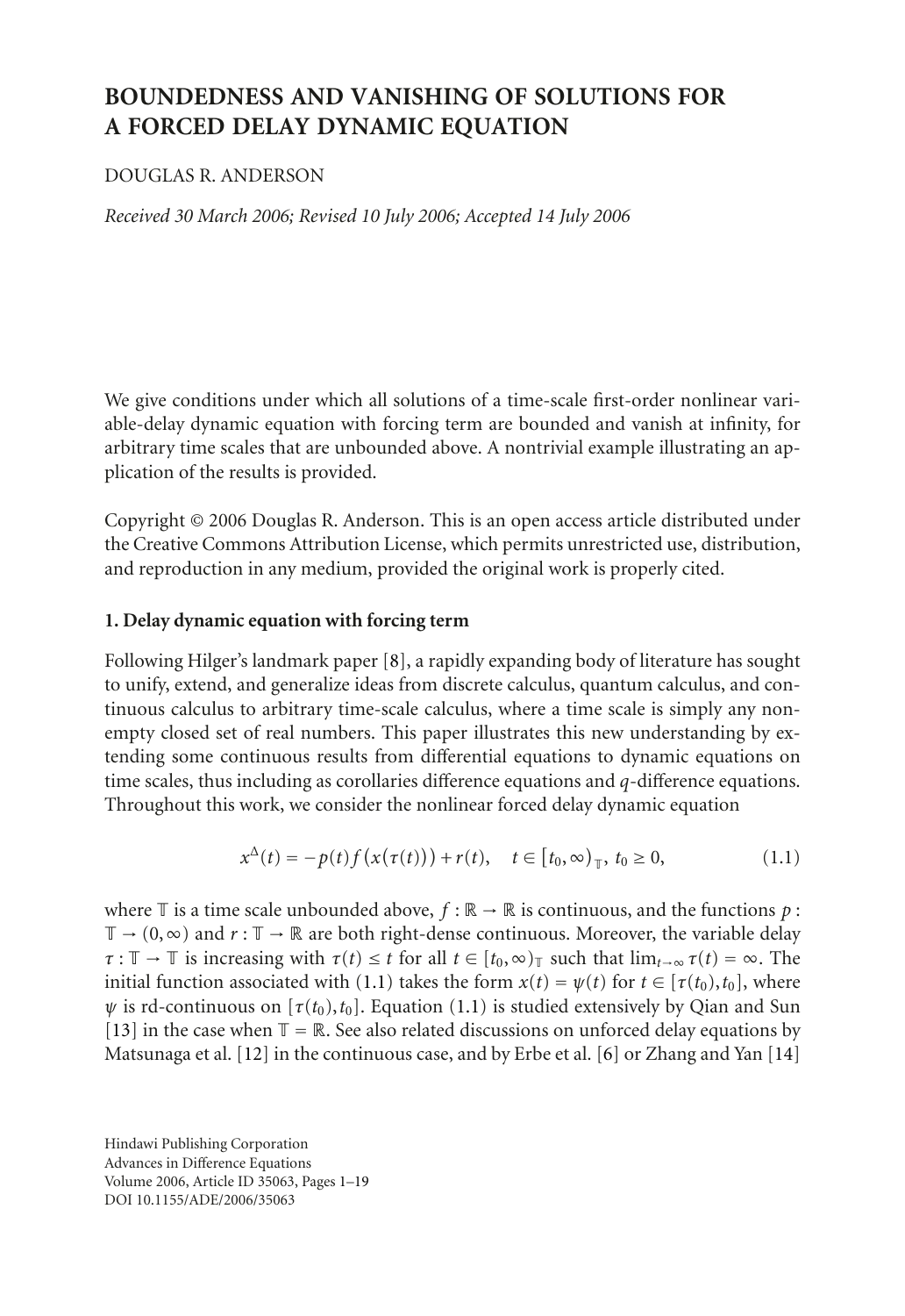in the discrete case. Other papers on delay dynamic equations include  $[1-3]$  $[1-3]$ . For more on dynamic equations on time scales, skip ahead to the appendix, [Section 5,](#page-16-0) or consult the recent texts by Bohner and Peterson [\[4,](#page-18-8) [5](#page-18-9)]. To clarify some notation, take  $\tau^{-1}(t)$  :=  $\sup\{s : \tau(s) \leq t\}, \tau^{-(n+1)}(t) = \tau^{-1}(\tau^{-n}(t))$  for  $t \in [\tau(t_0), \infty)_{\mathbb{T}}$ , and  $\tau^{n+1}(t) = \tau(\tau^{n}(t))$  for  $t \in [\tau^{-3}(t_0), \infty)$ <sub>T</sub>. By our choice of the delay  $\tau$ , there exists large  $T \in \mathbb{T}$  such that  $\tau(t) \geq t_0$ and  $\tau^2(t) \le \tau(t) \le t \le \tau^{-1}(\sigma(t))$  for all  $t \ge T$ . In addition, we always suppose that

(H1) the continuous function *f* satisfies  $|f(x)| < |x|$  and  $xf(x) > 0$  for  $x \neq 0$ , with

$$
f^{\dagger}(x) := \max \left\{ \sup_{0 \le u \le |x|} f(u), \sup_{0 \le u \le |x|} (-f(-u)) \right\} \quad x \in \mathbb{R};
$$
 (1.2)

(H2) using the delay  $\tau$ , the forcing function  $r$  satisfies

$$
\sum_{n=0}^{\infty} \int_{\tau^{1-n}(t_0)}^{\infty} |r(s)| \Delta s < \infty; \tag{1.3}
$$

(H3) the coefficient function  $p$  satisfies

$$
\int_{\tau(t)}^{\sigma(t)} p(s) \Delta s \le \lambda \quad \forall t \in [t_0, \infty)_{\mathbb{T}}, \qquad \int_{t_0}^{\infty} p(s) \Delta s = \infty,
$$
 (1.4)

where

<span id="page-1-2"></span>
$$
\lambda := \frac{3}{2} + \frac{1}{2} \frac{\inf \{ \mu(t) : t \in \mathbb{T} \}}{\sup \{ \tau^{-1}(\sigma(t)) - t : t \in \mathbb{T} \}};
$$
\n(1.5)

it is understood that  $\lambda = 3/2$  if either inf { $\mu(t)$ } = 0 or sup{ $\tau^{-1}(\sigma(t)) - t$ } = ∞.

### **2. Background lemmas**

<span id="page-1-0"></span>We will need [Lemma 2.1](#page-1-0) in the proof of [Lemma 2.2.](#page-1-1)

LEMMA 2.1 [\[1](#page-18-6), Lemma 2.1]. *For a right-dense continuous function*  $p : \mathbb{T} \to \mathbb{R}$  *and points*  $a, t \in \mathbb{T}$ ,

$$
\int_{a}^{t} \left( p(s) \int_{a}^{\sigma(s)} p(u) \Delta u \right) \Delta s = \frac{1}{2} \left( \int_{a}^{t} p(s) \Delta s \right)^{2} + \frac{1}{2} \int_{a}^{t} \mu(s) p^{2}(s) \Delta s. \tag{2.1}
$$

<span id="page-1-1"></span>Lemma 2.2. *Assume (H1), (H2), (H3) hold. Let x be a solution of [\(1.1\)](#page-0-0), and assume there exists*  $t_1 \in (\tau^{-2}(T), \infty)$ <sub>T</sub> *such that*  $\tau^2(t_1) \ge t_0$  *and*  $x(t_1)x^\sigma(t_1) \le 0$ *. If for some constant*  $M >$  $0, |x(t)|$  ≤ *M* for  $t \in [τ<sup>2</sup>(t<sub>1</sub>), t<sub>1</sub>]$ <sub>T</sub>*, then* 

$$
\left| x(t) \right| \le f^{\dagger}(M) + \lambda \int_{\tau(t_1)}^t \left| r(s) \right| \Delta s \quad \text{for } t \in \left[ \sigma(t_1), \tau^{-1}(\sigma(t_1)) \right]_{\mathbb{T}}. \tag{2.2}
$$

*Proof.* The techniques employed here syncretize and extend ideas from [\[13](#page-18-1), [14\]](#page-18-4). We concentrate on the case where  $x(t) \geq -M$  for  $t \in [\tau^2(t_1), t_1]$ ; the case where  $x(t) \leq M$  for  $t \in [\tau^2(t_1), t_1]$  is similar and is omitted. Since  $x(t_1)x^\sigma(t_1) \leq 0$ , there exists a real number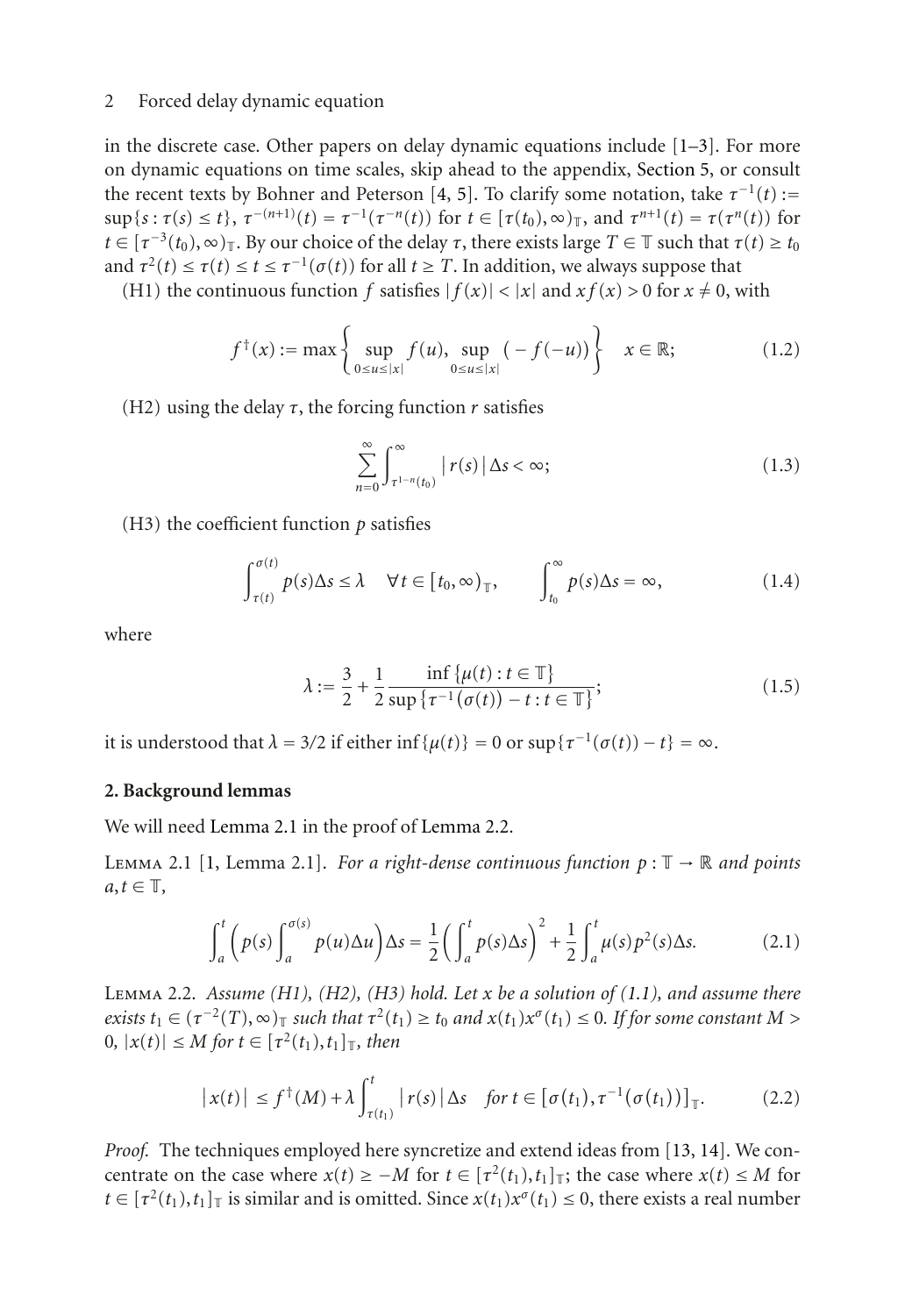$\xi \in [t_1 - 1, t_1]$  such that

<span id="page-2-1"></span><span id="page-2-0"></span>
$$
x(t_1) + [x^{\sigma}(t_1) - x(t_1)](\xi - t_1 + 1) = 0.
$$
 (2.3)

By (H1),  $f^{\dagger}$  is nonnegative and nondecreasing, thus  $f(x(t)) \ge -f^{\dagger}(x(t)) \ge -f^{\dagger}(M)$  for  $t \in [\tau^2(t_1), t_1]$ <sub>T</sub>. From [\(1.1\)](#page-0-0), we have

$$
x^{\Delta}(t) \le p(t)f^{\dagger}(M) + |r(t)|, \quad t \in [\tau(t_1), \tau^{-1}(t_1)]_{\mathbb{T}}, \tag{2.4}
$$

so that integration and the fundamental theorem yield

$$
x(t_1) - x(\tau(t)) \le f^{\dagger}(M) \int_{\tau(t)}^{t_1} p(s) \Delta s + \int_{\tau(t)}^{t_1} |r(s)| \Delta s, \quad t \in [t_1, \tau^{-1}(t_1)]_{\mathbb{T}}.
$$
 (2.5)

Using the characterization of  $\xi$  in [\(2.3\)](#page-2-0), we obtain that for  $t \in [t_1, \tau^{-1}(t_1)]_T$ ,

$$
x(\tau(t)) \ge x(t_1) - f^{\dagger}(M) \int_{\tau(t)}^{t_1} p(s) \Delta s - \int_{\tau(t)}^{t_1} |r(s)| \Delta s
$$
  
\n
$$
= -[x^{\sigma}(t_1) - x(t_1)](\xi - t_1 + 1) - f^{\dagger}(M) \int_{\tau(t)}^{t_1} p(s) \Delta s - \int_{\tau(t)}^{t_1} |r(s)| \Delta s
$$
  
\n
$$
\ge -f^{\dagger}(M) \left[ (\xi - t_1) \int_{t_1}^{\sigma(t_1)} p(s) \Delta s + \int_{\tau(t)}^{\sigma(t_1)} p(s) \Delta s \right]
$$
  
\n
$$
- (\xi - t_1 + 1) \mu(t_1) |r(t_1)| - \int_{\tau(t)}^{t_1} |r(s)| \Delta s,
$$
\n(2.6)

where we used [\(2.4\)](#page-2-1) and [Theorem 5.4\(](#page-17-0)4) to arrive at the last line. Continuing in this manner, from (H1) and the fact that  $f^{\dagger}(x) < x$  for positive *x*, we see that

<span id="page-2-3"></span>
$$
x^{\Delta}(t) \le p(t)f^{\dagger}\left(f^{\dagger}(M)\left[ (\xi - t_{1}) \int_{t_{1}}^{\sigma(t_{1})} p(s) \Delta s + \int_{\tau(t)}^{\sigma(t_{1})} p(s) \Delta s \right] \right.
$$
  
+  $(\xi - t_{1} + 1)\mu(t_{1}) | r(t_{1}) | + \int_{\tau(t)}^{t_{1}} | r(s) | \Delta s \right)$   
 $\le p(t) \int_{\tau(t)}^{\sigma(t_{1})} (f^{\dagger}(M)p(s) + | r(s) |) \Delta s$   
-  $p(t)(t_{1} - \xi)\mu(t_{1}) (f^{\dagger}(M)p(t_{1}) + | r(t_{1}) |)$  (2.7)

for  $t \in [t_1, \tau^{-1}(t_1)]$ <sub>T</sub>. Now by (H3) and the choice of  $\xi$ , we know that

<span id="page-2-2"></span>
$$
0 \le \zeta := (t_1 - \xi) \int_{t_1}^{\sigma(t_1)} p(s) \Delta s + \int_{\sigma(t_1)}^{\tau^{-1}(\sigma(t_1))} p(s) \Delta s \le \lambda,
$$
 (2.8)

which we consider in the following two cases.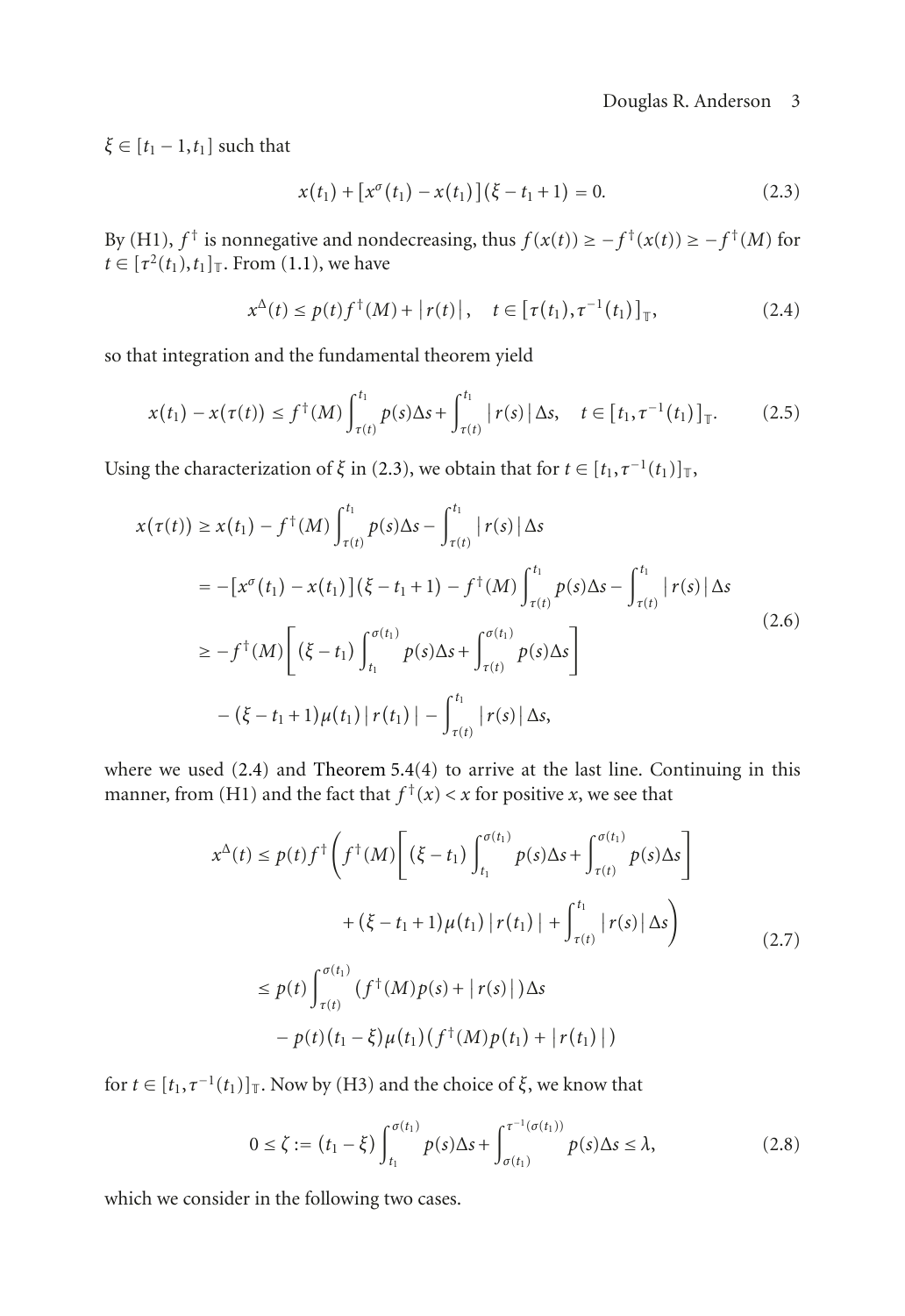*Case 1.* Suppose that  $\zeta$  defined in [\(2.8\)](#page-2-2) satisfies  $\zeta \in (0,1)$ . For  $t \in [\sigma(t_1), \tau^{-1}(\sigma(t_1))]$ , we have

$$
x(t) = x^{\sigma}(t_{1}) + \int_{\sigma(t_{1})}^{t} x^{\Delta}(s) \Delta s
$$
  
\n
$$
\stackrel{(2,3)}{=} [x^{\sigma}(t_{1}) - x(t_{1})](t_{1} - \xi) + \int_{\sigma(t_{1})}^{t} x^{\Delta}(s) \Delta s
$$
  
\n
$$
\stackrel{(2,7)}{\leq} (t_{1} - \xi) \mu(t_{1}) p(t_{1}) \int_{\tau(t_{1})}^{t} (f^{+}(M) p(s) + |r(s)|) \Delta s
$$
  
\n
$$
\stackrel{(2,7)}{=} (t_{1} - \xi) \mu(t_{1}) p(t_{1}) \int_{\tau(t_{1})}^{\sigma(t_{1})} (f^{+}(M) p(s) + |r(s)|) \Delta s
$$
  
\n
$$
\quad - (t_{1} - \xi)^{2} \mu(t_{1})^{2} p(t_{1}) (f^{+}(M) p(t_{1}) + |r(t_{1})|)
$$
  
\n
$$
\quad - (t_{1} - \xi) \mu(t_{1}) (f^{+}(M) p(t_{1}) + |r(t_{1})|) \int_{\sigma(t_{1})}^{t} p(s) \Delta s
$$
  
\n
$$
\quad + \int_{\sigma(t_{1})}^{t} p(s) \left( \int_{\tau(s)}^{\sigma(t_{1})} (f^{+}(M) p(u) + |r(u)|) \Delta u \right) \Delta s
$$
  
\n
$$
\leq f^{+}(M) \left\{ (t_{1} - \xi) \mu(t_{1}) p(t_{1}) \left[ \int_{\tau(t_{1})}^{\sigma(t_{1})} p(s) \Delta s - (t_{1} - \xi) \mu(t_{1}) p(t_{1}) \right] + \int_{\sigma(t_{1})}^{t} p(s) \left[ \int_{\tau(s)}^{\sigma(t_{1})} p(u) \Delta u - (t_{1} - \xi) \mu(t_{1}) p(t_{1}) \right] \Delta s \right\}
$$
  
\n
$$
+ (t_{1} - \xi) \mu(t_{1}) p(t_{1}) \int_{\tau(t_{1})}^{\sigma(t_{1})} |r(s)| \Delta s + \int_{\sigma(t_{1})}^{t} p(s) \int_{\tau(s)}^{\sigma(t_{1})} |r(u)| \Delta u \Delta s,
$$

where the last inequality follows from simple factoring and the dropping of the negative terms involving  $|r(t_1)|$ . Continuing,

$$
x(t) \stackrel{\text{(H3)}}{\leq} f^{\dagger}(M) \Big\{ (t_1 - \xi) \mu(t_1) p(t_1) [\lambda - (t_1 - \xi) \mu(t_1) p(t_1)] + \int_{\sigma(t_1)}^{\tau^{-1}(\sigma(t_1))} p(s) [\lambda - \int_{\sigma(t_1)}^{\sigma(s)} p(u) \Delta u - (t_1 - \xi) \mu(t_1) p(t_1)] \Delta s \Big\} + (t_1 - \xi) \int_{t_1}^{\sigma(t_1)} p(s) \Delta s \int_{\tau(t_1)}^{\sigma(t_1)} |r(u)| \Delta u + \int_{\sigma(t_1)}^t p(s) \int_{\tau(s)}^{\sigma(t_1)} |r(u)| \Delta u \Delta s \n\stackrel{\text{(2.8)}}{\leq} f^{\dagger}(M) \Big\{ - [(t_1 - \xi) \mu(t_1) p(t_1)]^2 - (t_1 - \xi) \mu(t_1) p(t_1) \int_{\sigma(t_1)}^{\tau^{-1}(\sigma(t_1))} p(s) \Delta s + \lambda \zeta - \int_{\sigma(t_1)}^{\tau^{-1}(\sigma(t_1))} p(s) (\int_{\sigma(t_1)}^{\sigma(s)} p(u) \Delta u) \Delta s \Big\} + \left( \int_{t_1}^{\tau^{-1}(\sigma(t_1))} p(s) \Delta s \right) (\int_{\tau(t_1)}^t |r(s)| \Delta s).
$$
\n(2.10)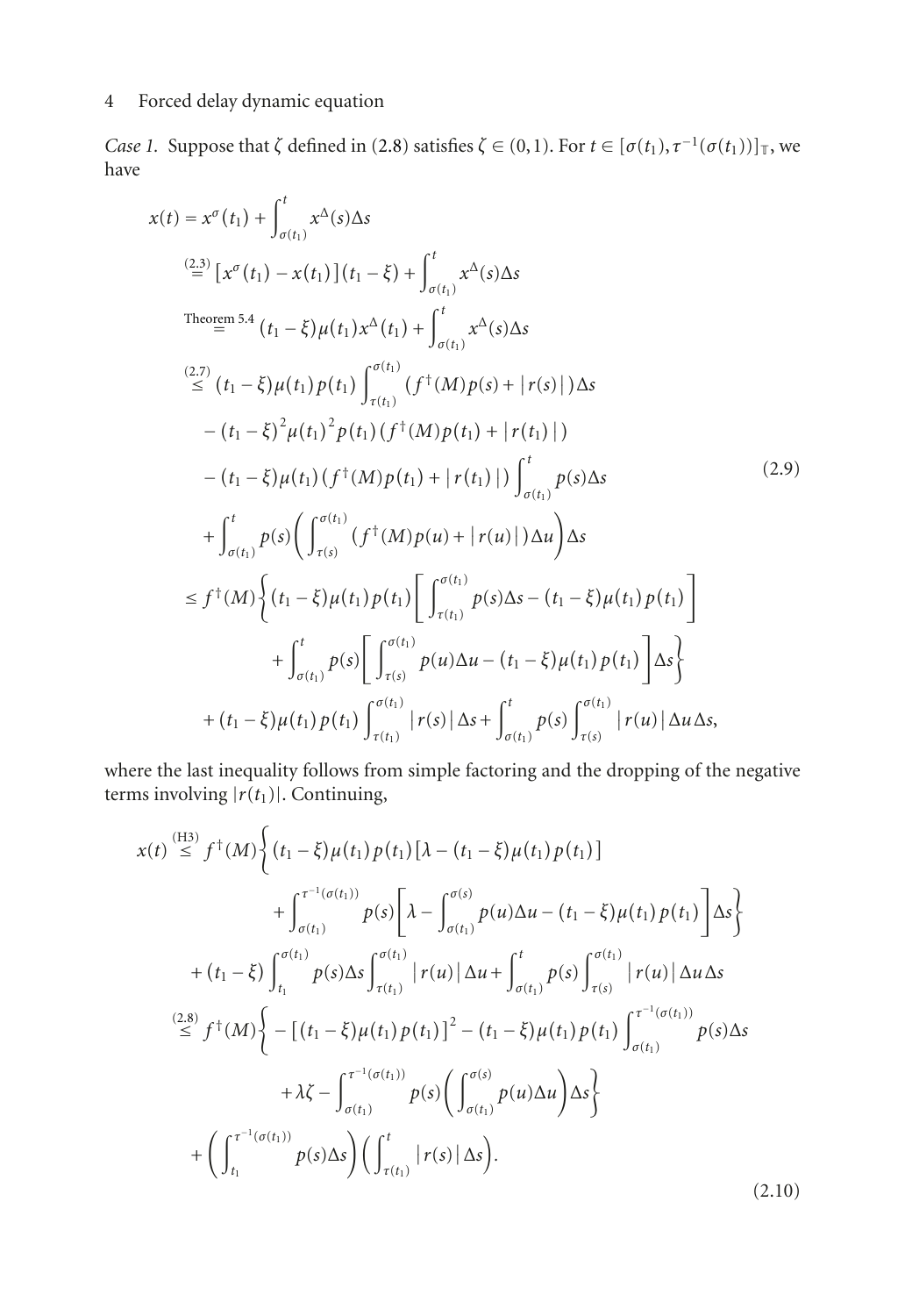Using [Lemma 2.1](#page-1-0) on the last double integral involving *p*,

$$
x(t) \le f^{\dagger}(M) \Bigg\{ - \big[ (t_1 - \xi) \mu(t_1) p(t_1) \big]^2 - (t_1 - \xi) \mu(t_1) p(t_1) \int_{\sigma(t_1)}^{\tau^{-1}(\sigma(t_1))} p(s) \Delta s + \lambda \zeta - \frac{1}{2} \bigg( \int_{\sigma(t_1)}^{\tau^{-1}(\sigma(t_1))} p(s) \Delta s \bigg)^2 - \frac{1}{2} \int_{\sigma(t_1)}^{\tau^{-1}(\sigma(t_1))} \mu(s) p(s)^2 \Delta s \Bigg\} + \lambda \int_{\tau(t_1)}^t |r(s)| \Delta s = f^{\dagger}(M) \bigg( \lambda \zeta - \bigg[ \frac{\zeta^2}{2} + \frac{((t_1 - \xi) \mu(t_1) p(t_1))^2}{2} + \int_{\sigma(t_1)}^{\tau^{-1}(\sigma(t_1))} \frac{\mu(s)}{2} (p(s))^2 \Delta s \bigg] \bigg) + \lambda \int_{\tau(t_1)}^t |r(s)| \Delta s.
$$
\n(2.11)

Define

$$
m(s) := \begin{cases} (t_1 - \xi)\sqrt{\mu(s)}p(s), & s \le t_1, \\ \sqrt{\mu(s)}p(s), & s > t_1, \end{cases}
$$
(2.12)

so that *m* is right-dense continuous and

$$
x(t) \le f^{\dagger}(M) \left(\lambda \zeta - \frac{\zeta^2}{2} - \frac{1}{2} \int_{t_1}^{\tau^{-1}(\sigma(t_1))} m^2(s) \Delta s\right) + \lambda \int_{\tau(t_1)}^t |r(s)| \Delta s. \tag{2.13}
$$

By the Cauchy-Schwarz inequality [\[4](#page-18-8), Theorem 6.15],

$$
\int_{t_1}^{\tau^{-1}(\sigma(t_1))} m^2(s) \Delta s
$$
\n
$$
\geq \frac{1}{\tau^{-1}(\sigma(t_1)) - t_1} \left( \int_{t_1}^{\tau^{-1}(\sigma(t_1))} m(s) \Delta s \right)^2
$$
\n
$$
= \frac{1}{\tau^{-1}(\sigma(t_1)) - t_1} \left( (t_1 - \xi) (\mu(t_1))^{3/2} p(t_1) + \int_{\sigma(t_1)}^{\tau^{-1}(\sigma(t_1))} p(s) \sqrt{\mu(s)} \Delta s \right)^2
$$
\n(2.14)\n
$$
\stackrel{(1.5)}{\geq} 2\left(\lambda - \frac{3}{2}\right) \zeta^2.
$$

Thus, for  $t \in [\sigma(t_1), \tau^{-1}(\sigma(t_1))]_{\mathbb{T}},$ 

<span id="page-4-0"></span>
$$
x(t) \le f^{\dagger}(M) \left(\lambda \zeta - \frac{\zeta^2}{2} - \left(\lambda - \frac{3}{2}\right) \zeta^2\right) + \lambda \int_{\tau(t_1)}^t |r(s)| \, \Delta s. \tag{2.15}
$$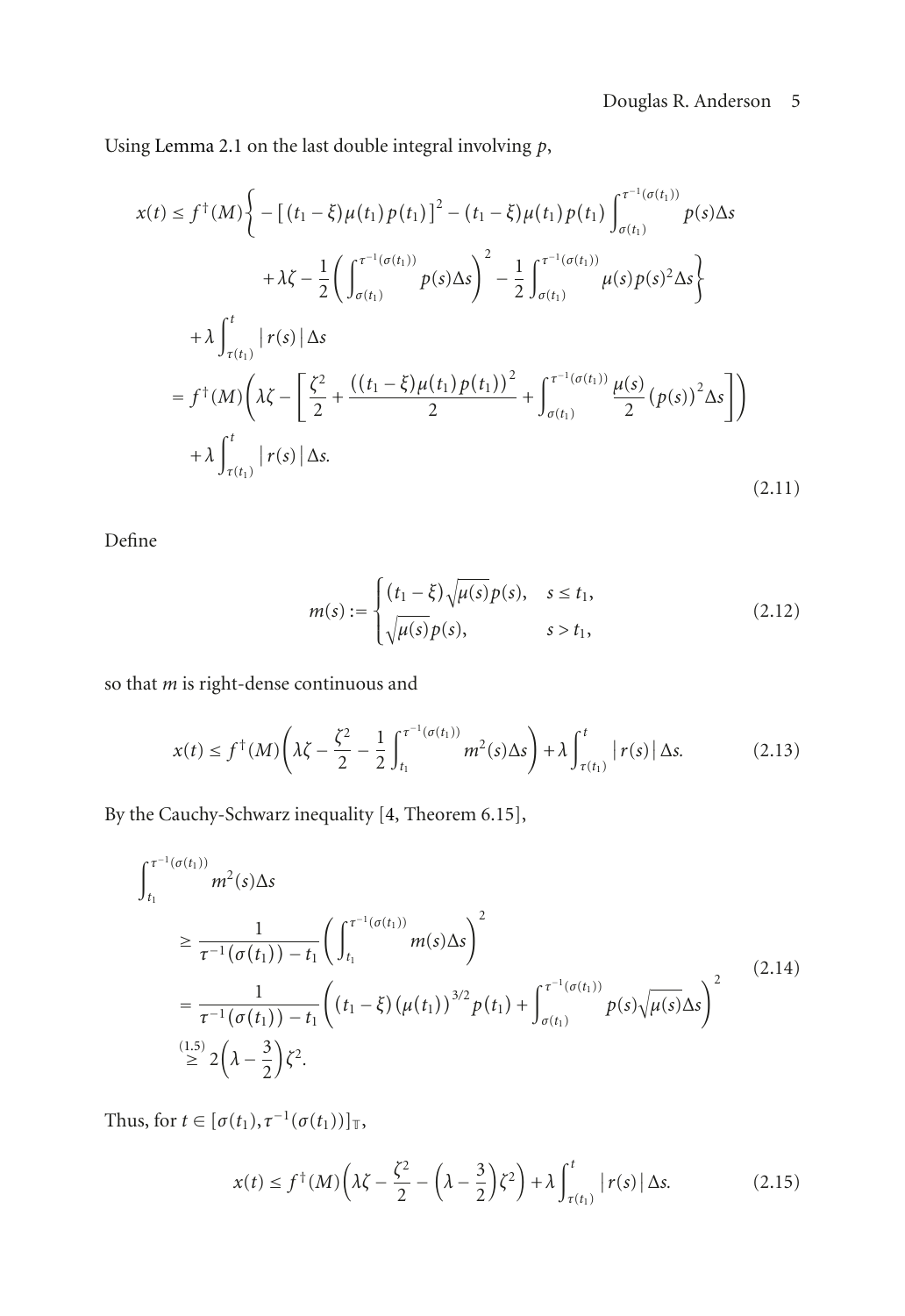If *q*(*x*) := *λx* − *x*<sup>2</sup>/2 − (*λ* − 3/2)*x*<sup>2</sup>, then *q*'(0) > 0 and *q*'(1) = 2 − *λ* ≥ 0 by the choice of *λ* in  $(1.5)$ , so that *q* is increasing on  $[0,1]$ . Consequently,

$$
x(t) \le f^{\dagger}(M) + \lambda \int_{\tau(t_1)}^t |r(s)| \Delta s, \quad t \in [\sigma(t_1), \tau^{-1}(\sigma(t_1))]_{\mathbb{T}}.
$$
 (2.16)

*Case 2.* Suppose  $1 \le \zeta \le \lambda$  for  $\zeta$  as in [\(2.8\)](#page-2-2). Actually, from (H3), we have in this case that  $\int_{t_1}^{\tau^{-1}(\sigma(t_1))} p(s) \Delta s \in [1, \lambda]$ . Note that

$$
g(t) := \int_{t}^{\tau^{-1}(\sigma(t_1))} p(s) \Delta s - 1, \quad t \in [t_1, \tau^{-1}(\sigma(t_1))]_{\mathbb{T}}
$$
(2.17)

is a delta-differentiable and decreasing function, so that by [\[4,](#page-18-8) Theorem 1.16(i)], *g* is continuous on  $t \in [t_1, \tau^{-1}(\sigma(t_1))]$ . Since  $g(t_1) \geq 0$  and  $g(\tau^{-1}(\sigma(t_1))) = -1 < 0$ , by the intermediate value theorem [\[4](#page-18-8), Theorem 1.115], there exists  $t_2 \in [t_1, \tau^{-1}(\sigma(t_1)))$  such that either  $g(t_2) = 0$  or  $g(t_2) > 0 > g^{\sigma}(t_2)$ . Either way,

$$
\int_{\sigma(t_2)}^{\tau^{-1}(\sigma(t_1))} p(s) \Delta s < 1 \le \int_{t_2}^{\tau^{-1}(\sigma(t_1))} p(s) \Delta s = \mu(t_2) p(t_2) + \int_{\sigma(t_2)}^{\tau^{-1}(\sigma(t_1))} p(s) \Delta s,\tag{2.18}
$$

ergo there exists a real number  $\phi \in [t_2 - 1, t_2)$  such that

<span id="page-5-0"></span>
$$
\int_{\sigma(t_2)}^{\tau^{-1}(\sigma(t_1))} p(s) \Delta s + (t_2 - \phi) \mu(t_2) p(t_2) = 1.
$$
 (2.19)

Using [\(2.3\)](#page-2-0) and [\(2.4\)](#page-2-1), we have for  $t \in [t_1, t_2]$ <sub>T</sub> that

$$
x(t) = (t_1 - \xi)\mu(t_1)x^{\Delta}(t_1) + \int_{\sigma(t_1)}^{t} x^{\Delta}(s)\Delta s
$$
  
\n
$$
\leq (t_1 - \xi)\mu(t_1)(p(t_1)f^{\dagger}(M) + |r(t_1)|) + \int_{\sigma(t_1)}^{t} (p(s)f^{\dagger}(M) + |r(s)|)\Delta s
$$
  
\n
$$
\leq f^{\dagger}(M) \bigg( (t_1 - \xi)\mu(t_1)p(t_1) + \int_{\sigma(t_1)}^{t_2} p(s)\Delta s \bigg)
$$
  
\n
$$
+ (t_1 - \xi)\mu(t_1)|r(t_1)| + \int_{\sigma(t_1)}^{t} |r(s)|\Delta s
$$
  
\n
$$
\leq f^{\dagger}(M) \int_{t_1}^{t_2} p(s)\Delta s + \int_{t_1}^{t} |r(s)|\Delta s < f^{\dagger}(M) + \lambda \int_{\tau(t_1)}^{t} |r(s)|\Delta s,
$$
\n(2.20)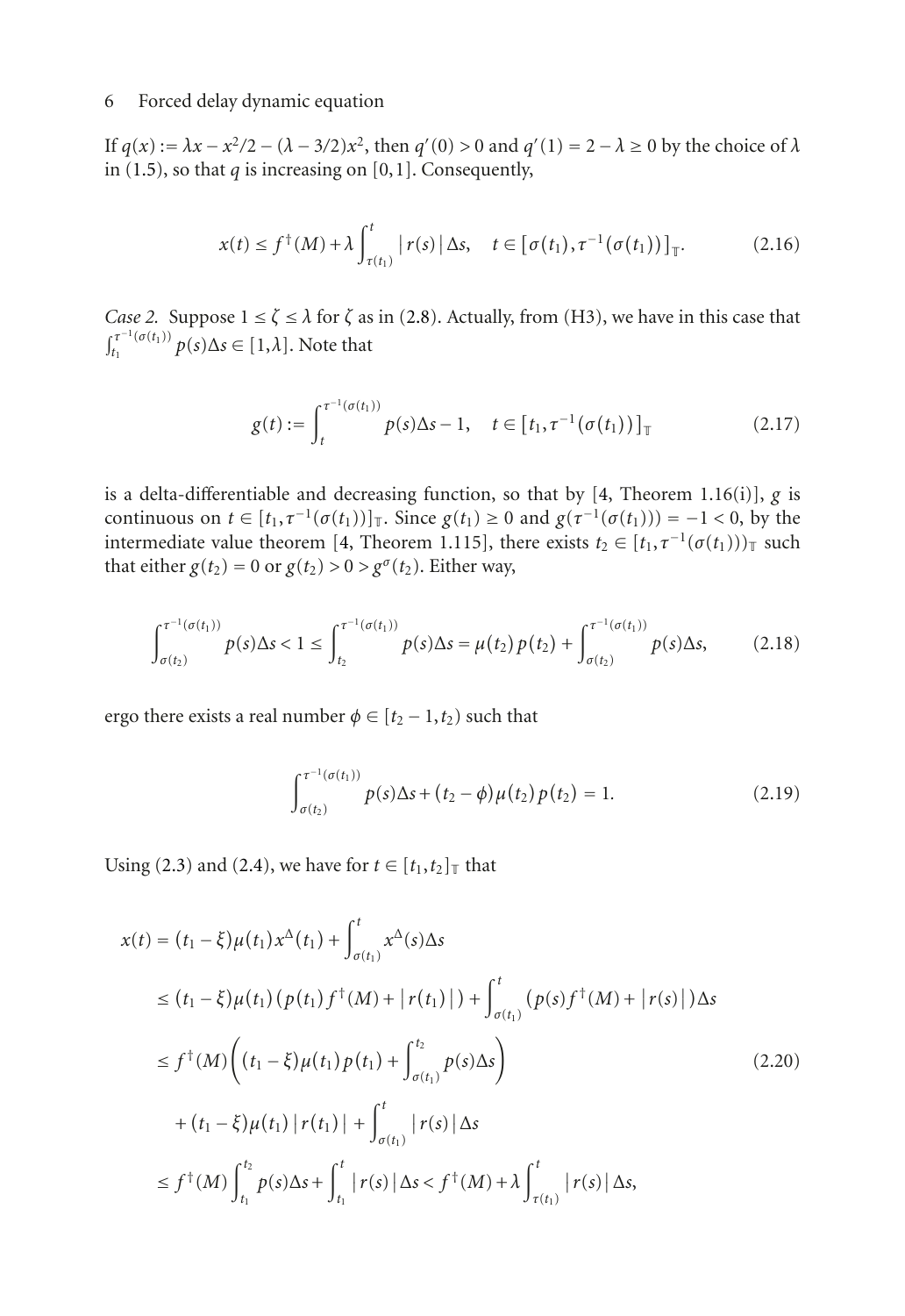where the last inequality follows from our choice of  $t_2$ . For  $t \in [\sigma(t_2), \tau^{-1}(\sigma(t_1))]$ <sub>T</sub>, with [\(2.3\)](#page-2-0), we see that

$$
x(t) = (t_1 - \xi)\mu(t_1)x^{\Delta}(t_1) + \int_{\sigma(t_1)}^{t} x^{\Delta}(s)\Delta s
$$
  
\n
$$
= \left[ (t_1 - \xi)\mu(t_1)x^{\Delta}(t_1) + (\phi - t_2 + 1)\mu(t_2)x^{\Delta}(t_2) + \int_{\sigma(t_1)}^{t_2} x^{\Delta}(s)\Delta s \right]
$$
(2.21)  
\n
$$
+ \left[ (t_2 - \phi)\mu(t_2)x^{\Delta}(t_2) + \int_{\sigma(t_2)}^{t} x^{\Delta}(s)\Delta s \right] = S_1 + S_2,
$$

where  $S_1$  is the first grouping and  $S_2$  is the second. Using [\(2.4\)](#page-2-1) for  $S_1$  and [\(2.7\)](#page-2-3) for  $S_2$ ,

$$
S_{1} \leq f^{\dagger}(M) \Big( (t_{1} - \xi) \mu(t_{1}) p(t_{1}) + (\phi - t_{2}) \mu(t_{2}) p(t_{2}) + \int_{\sigma(t_{1})}^{\sigma(t_{2})} p(s) \Delta s \Big) + (t_{1} - \xi) \mu(t_{1}) | r(t_{1}) | + (\phi - t_{2}) \mu(t_{2}) | r(t_{2}) | + \int_{\sigma(t_{1})}^{\sigma(t_{2})} | r(s) | \Delta s, S_{2} \leq f^{\dagger}(M) (t_{2} - \phi) \mu(t_{2}) p(t_{2}) \Big[ \int_{\tau(t_{2})}^{\sigma(t_{1})} p(s) \Delta s - (t_{1} - \xi) \mu(t_{1}) p(t_{1}) \Big] + f^{\dagger}(M) \int_{\sigma(t_{2})}^{\tau^{-1}(\sigma(t_{1}))} p(s) \Big[ \int_{\tau(s)}^{\sigma(t_{1})} p(u) \Delta u - (t_{1} - \xi) \mu(t_{1}) p(t_{1}) \Big] \Delta s + (t_{2} - \phi) \mu(t_{2}) p(t_{2}) \Big( \int_{\tau(t_{2})}^{\sigma(t_{1})} | r(s) | \Delta s - (t_{1} - \xi) \mu(t_{1}) | r(t_{1}) | \Big) + \int_{\sigma(t_{2})}^{t} p(s) \Big( \int_{\tau(s)}^{\sigma(t_{1})} | r(u) | \Delta u - (t_{1} - \xi) \mu(t_{1}) | r(t_{1}) | \Big) \Delta s.
$$
\n(2.22)

Then continuing for  $t \in [\sigma(t_2), \tau^{-1}(\sigma(t_1))]$ <sub>T</sub> while recalling [\(2.19\)](#page-5-0), we have

$$
x(t) \le f^{\dagger}(M) \Biggl( \Biggl[ (t_1 - \xi) \mu(t_1) p(t_1) + (\phi - t_2) \mu(t_2) p(t_2) + \int_{\sigma(t_1)}^{\sigma(t_2)} p(s) \Delta s \Biggr]
$$
  
 
$$
\times \Biggl[ \int_{\sigma(t_2)}^{\tau^{-1}(\sigma(t_1))} p(s) \Delta s + (t_2 - \phi) \mu(t_2) p(t_2) \Biggr]
$$
  
 
$$
+ (t_2 - \phi) \mu(t_2) p(t_2) \Biggl[ \int_{\tau(t_2)}^{\sigma(t_1)} p(s) \Delta s - (t_1 - \xi) \mu(t_1) p(t_1) \Biggr]
$$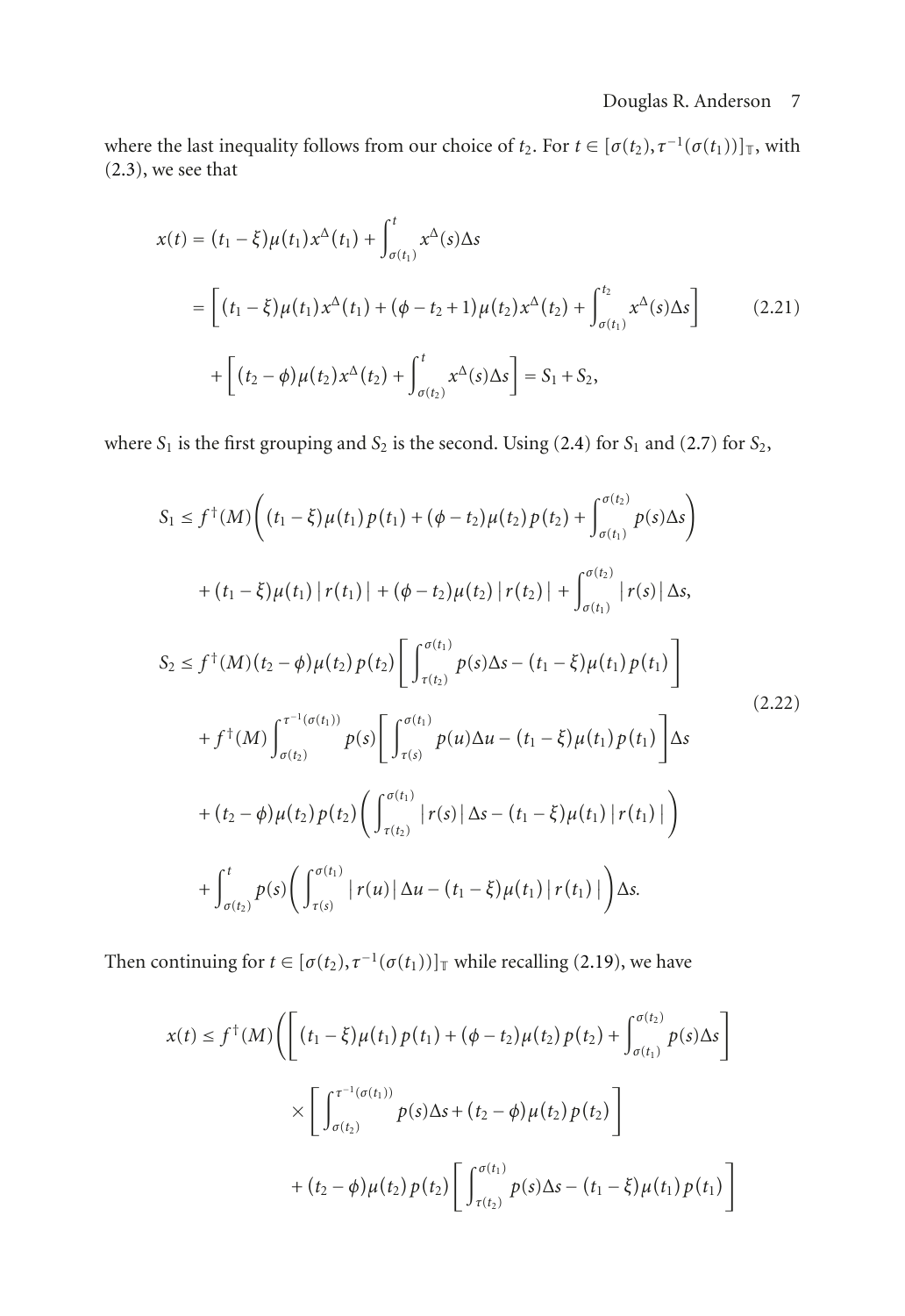$$
+\int_{\sigma(t_2)}^{\tau^{-1}(\sigma(t_1))} p(s) \left[ \int_{\tau(s)}^{\sigma(t_1)} p(u) \Delta u - (t_1 - \xi) \mu(t_1) p(t_1) \right] \Delta s \right)
$$
  
+ 
$$
(t_1 - \xi) \mu(t_1) |r(t_1)| + (\phi - t_2) \mu(t_2) |r(t_2)| + \int_{\sigma(t_1)}^{\sigma(t_2)} |r(s)| \Delta s
$$
  
+ 
$$
(t_2 - \phi) \mu(t_2) p(t_2) \left( \int_{\tau(t_2)}^{\sigma(t_1)} |r(s)| \Delta s - (t_1 - \xi) \mu(t_1) |r(t_1)| \right)
$$
  
+ 
$$
\int_{\sigma(t_2)}^t p(s) \left( \int_{\tau(s)}^{\sigma(t_1)} |r(u)| \Delta u - (t_1 - \xi) \mu(t_1) |r(t_1)| \right) \Delta s.
$$
 (2.23)

Proceeding by rearranging,

$$
x(t) \le f^{\dagger}(M) \Biggl( \int_{\sigma(t_2)}^{\tau^{-1}(\sigma(t_1))} p(s) \Biggl[ (\phi - t_2) \mu(t_2) p(t_2) + \int_{\tau(s)}^{\sigma(t_2)} p(u) \Delta u \Biggr] \Delta s
$$
  
+  $(t_2 - \phi) \mu(t_2) p(t_2) \Biggl[ (\phi - t_2) \mu(t_2) p(t_2) + \int_{\tau(t_2)}^{\sigma(t_2)} p(s) \Delta s \Biggr] \Biggr)$   
+  $(t_1 - \xi) \mu(t_1) | r(t_1) | \int_{t}^{\tau^{-1}(\sigma(t_1))} p(s) \Delta s + \int_{\sigma(t_2)}^{t} p(s) \Biggl( \int_{\tau(s)}^{\sigma(t_1)} | r(u) | \Delta u \Biggr) \Delta s$   
+  $(t_2 - \phi) \mu(t_2) \Biggl( p(t_2) \int_{\tau(t_2)}^{\sigma(t_1)} | r(s) | \Delta s - | r(t_2) | \Biggr) + \int_{\sigma(t_1)}^{\sigma(t_2)} | r(s) | \Delta s.$  (2.24)

Using (H3) in the first two lines and properties of delta integrals in the last two lines, we arrive at

$$
x(t) \le f^{\dagger}(M) \int_{\sigma(t_2)}^{\tau^{-1}(\sigma(t_1))} p(s) \left( (\phi - t_2) \mu(t_2) p(t_2) + \lambda - \int_{\sigma(t_2)}^{\sigma(s)} p(u) \Delta u \right) \Delta s
$$
  
+  $f^{\dagger}(M) (t_2 - \phi) \mu(t_2) p(t_2) [(\phi - t_2) \mu(t_2) p(t_2) + \lambda]$   
+  $\int_{\sigma(t_2)}^{\tau^{-1}(\sigma(t_1))} p(s) \int_{\tau(s)}^{\sigma(t_1)} |r(u)| \Delta u \Delta s + \int_{\sigma(t_1)}^{\sigma(t_2)} |r(s)| \Delta s$   
+  $\left( \int_{t_2}^{\sigma(t_2)} p(s) \Delta s \right) \left( \int_{\tau(t_2)}^{\sigma(t_1)} |r(s)| \Delta s \right).$  (2.25)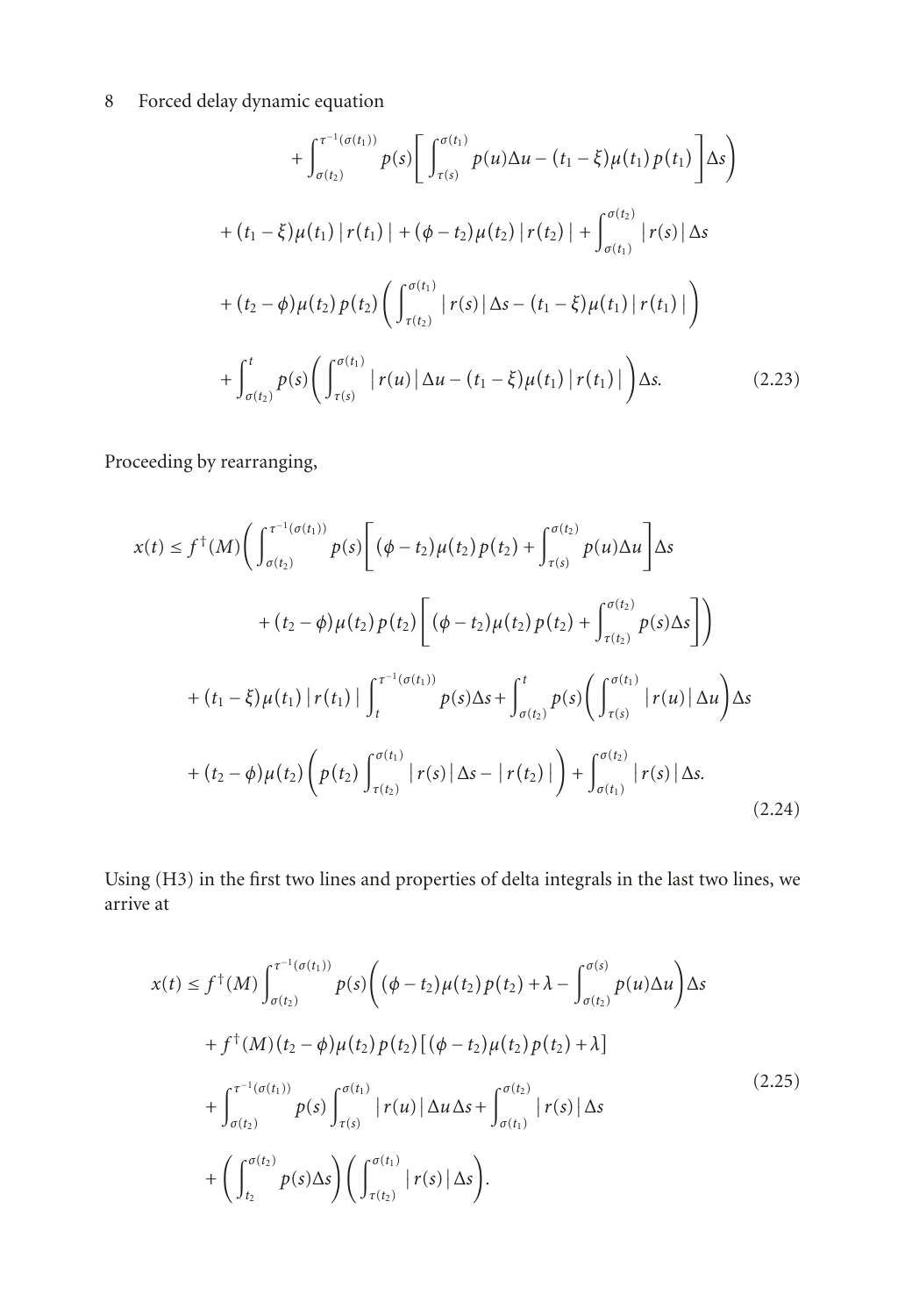Applying [\(2.19\)](#page-5-0) to the terms involving  $f^{\dagger}(M)$  and combining some of the remaining integrals, we see that

$$
x(t) \leq f^{\dagger}(M) \left( \lambda - \int_{\sigma(t_2)}^{\tau^{-1}(\sigma(t_1))} p(s) \int_{\sigma(t_2)}^{\sigma(s)} p(u) \Delta u \Delta s - \left[ (t_2 - \phi) \mu(t_2) p(t_2) \right]^2 \right. \\
\left. - (t_2 - \phi) \mu(t_2) p(t_2) \int_{\sigma(t_2)}^{\tau^{-1}(\sigma(t_1))} p(s) \Delta s \right)
$$
\n
$$
+ \left( \int_{t_2}^{\tau^{-1}(\sigma(t_1))} p(s) \Delta s \right) \left( \int_{\tau(t_2)}^{\sigma(t_1)} |r(s)| \Delta s \right) + \int_{\sigma(t_1)}^{\sigma(t_2)} |r(s)| \Delta s \qquad (2.26)
$$
\n
$$
\leq f^{\dagger}(M) \left( \lambda - \frac{1}{2} - \frac{1}{2} \int_{\sigma(t_2)}^{\tau^{-1}(\sigma(t_1))} \mu(s) (p(s))^2 \Delta s - \frac{1}{2} \left[ (t_2 - \phi) \mu(t_2) p(t_2) \right]^2 \right)
$$
\n
$$
+ \left( \int_{t_2}^{\tau^{-1}(\sigma(t_1))} p(s) \Delta s \right) \left( \int_{\tau(t_2)}^{\sigma(t_2)} |r(s)| \Delta s \right)
$$

using [Lemma 2.1](#page-1-0) and  $(2.19)$  again to arrive at the first line, and using the choice of  $t_2$  for the second. Thus, as in [\(2.15\)](#page-4-0), for  $t \in [\sigma(t_2), \tau^{-1}(\sigma(t_1))]_{\mathbb{T}},$ 

$$
x(t) \le f^{\dagger}(M) \left(\lambda - \frac{1}{2} - \left(\lambda - \frac{3}{2}\right)\right) + \lambda \int_{\tau(t_1)}^t |r(s)| \Delta s
$$
  
=  $f^{\dagger}(M) + \lambda \int_{\tau(t_1)}^t |r(s)| \Delta s.$  (2.27)

<span id="page-8-0"></span>LEMMA 2.3. *Suppose that (H1)–(H3) hold. Let x be a solution of [\(1.1\)](#page-0-0) and let*  $t_1 \in \mathbb{T}$  *be as in* [Lemma 2.2.](#page-1-1) Then  $x$  *is a bounded solution of [\(1.1\)](#page-0-0).* 

*Proof.* The techniques used here are similar to those on  $\mathbb R$  found in [\[13\]](#page-18-1). Let  $M := \max$  $\{ |x(t)| : t \in [\tau^2(t_1), t_1]_{\mathbb{T}} \}$ . Then by [Lemma 2.2,](#page-1-1)

$$
\left|x(t)\right| \leq f^{\dagger}(M) + \lambda \int_{\tau(t_1)}^t \left| r(s) \right| \Delta s, \quad t \in \left[\sigma(t_1), \tau^{-1}(\sigma(t_1))\right]_{\mathbb{T}}.
$$
 (2.28)

To prove that  $x$  is a bounded solution of  $(1.1)$ , let

$$
t_1^* := \sup \{ t \in [\sigma(t_1), \tau^{-1}(\sigma(t_1))]_{\mathbb{T}} : x(t) x^{\sigma}(t) \le 0 \};
$$
 (2.29)

for  $n \geq 2$ , take

$$
t'_{n} := \min \{ t \in [\tau^{1-n}(\sigma(t_{1})), \tau^{-n}(\sigma(t_{1}))]_{\top} : x(t)x^{\sigma}(t) \le 0 \},
$$
  
\n
$$
t_{n}^{*} := \sup \{ t \in [\tau^{1-n}(\sigma(t_{1})), \tau^{-n}(\sigma(t_{1}))]_{\top} : x(t)x^{\sigma}(t) \le 0 \}.
$$
\n(2.30)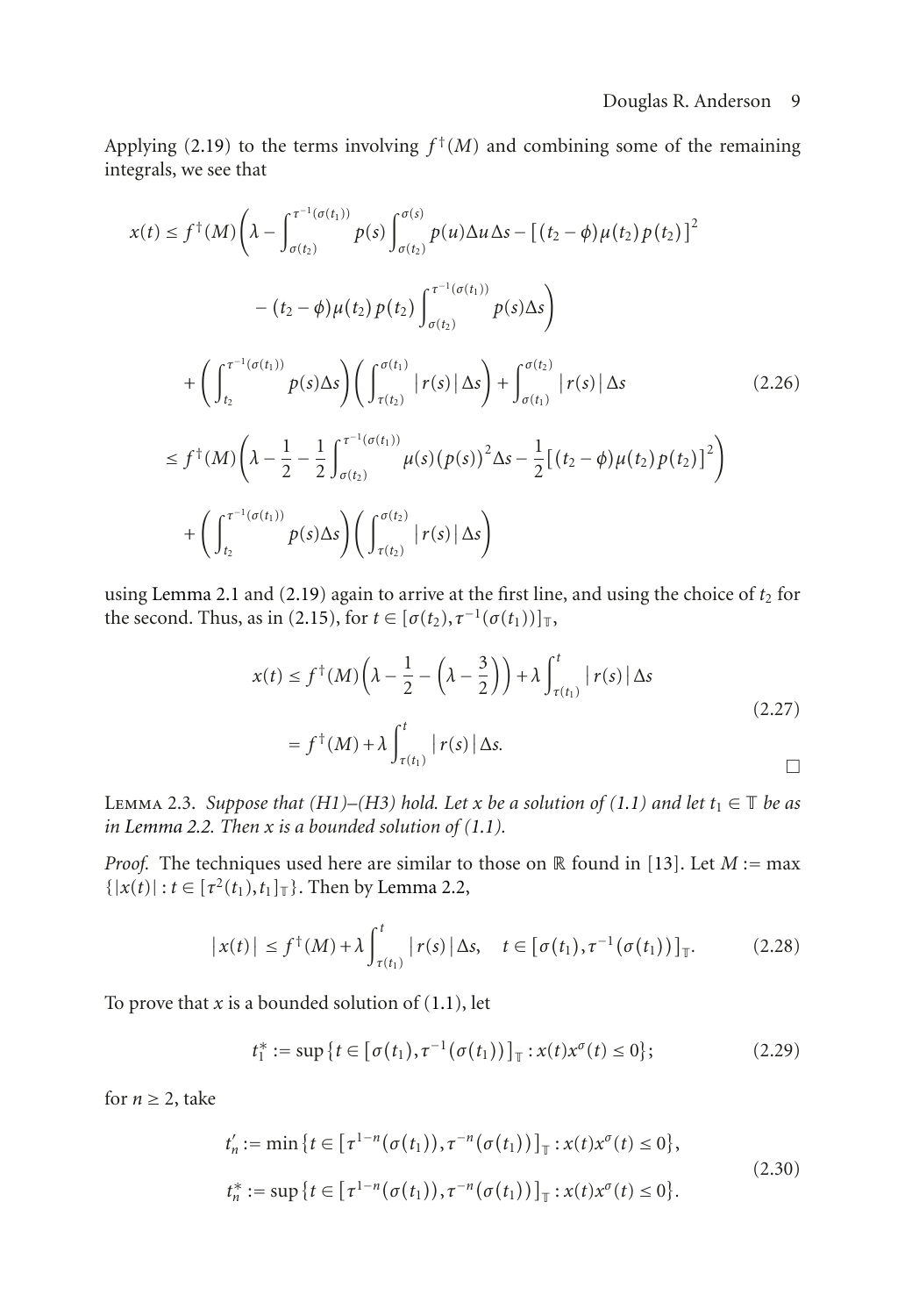If there is no generalized zero in  $[\tau^{1-n}(\sigma(t_1)), \tau^{-n}(\sigma(t_1))]_{\mathbb{T}}$ , take

$$
t'_n := \tau^{1-n}(\sigma(t_1)), \qquad t_n^* := \tau^{-n}(\sigma(t_1)). \tag{2.31}
$$

By [Lemma 2.2,](#page-1-1) for  $t \in [\sigma(t_1), \sigma(t_1^*)]_{\mathbb{T}},$ 

$$
\left| x(t) \right| \le f^{\dagger}(M) + \lambda \int_{\tau(t_1)}^t \left| r(s) \right| \Delta s \le M + \lambda \int_{\tau(t_1)}^{\sigma(t_1^*)} \left| r(s) \right| \Delta s. \tag{2.32}
$$

If *t*'<sub>2</sub> ∈ [*σ*(*t*<sub>1</sub><sup>\*</sup>),  $τ^{-1}(σ(t_1^*))$ ]<sub>T</sub>, then

$$
|x(t)| \leq \sup_{t \in [\tau^2(t_1^*), t_1^*]_\top} \{ |x(t)| \} + \lambda \int_{\tau(t_1^*)}^t |r(s)| \, \Delta s,\tag{2.33}
$$

so that

$$
\left| x(t) \right| \leq M + \lambda \int_{\tau(t_1)}^{t_1^*} \left| r(s) \right| \Delta s + \lambda \int_{\tau(t_1^*)}^{t_2'} \left| r(s) \right| \Delta s, \quad t \in \left[ \sigma(t_1^*), t_2' \right]_{\mathbb{T}}. \tag{2.34}
$$

On the other hand, if  $t'_2 > \tau^{-1}(\sigma(t_1^*))$ , then *x* has constant sign on  $[\sigma(t_1^*), t'_2]_{\mathbb{T}}$ . By [\(1.1\)](#page-0-0) and the fact that  $p, xf(x) > 0$ ,

$$
\left| x(t) \right| \leq x(\tau^{-1}(\sigma(t_1^*))) + \int_{\tau^{-1}(\sigma(t_1^*))}^{t_2'} \left| r(s) \right| \Delta s, \quad t \in \left[ \tau^{-1}(\sigma(t_1^*)), t_2' \right]_{\mathbb{T}}.
$$
 (2.35)

Moreover, as above,

$$
\left| x(t) \right| \leq M + \lambda \int_{\tau(t_1)}^{t_1^*} \left| r(s) \right| \Delta s + \lambda \int_{\tau(t_1^*)}^{\tau^{-1}(\sigma(t_1^*))} \left| r(s) \right| \Delta s, \quad t \in \left[ \sigma(t_1^*), \tau^{-1}(\sigma(t_1^*)) \right]_{\mathbb{T}}, \tag{2.36}
$$

so that

$$
\left| x(t) \right| \leq M + \lambda \int_{\tau(t_1)}^{t_1^*} \left| r(s) \right| \Delta s + \lambda \int_{\tau(t_1^*)}^{\tau^{-1}(\sigma(t_1^*))} \left| r(s) \right| \Delta s + \int_{\tau^{-1}(\sigma(t_1^*))}^{t_2'} \left| r(s) \right| \Delta s
$$
\n
$$
\leq M + \lambda \int_{\tau(t_1)}^{t_1^*} \left| r(s) \right| \Delta s + \lambda \int_{\tau(t_1^*)}^{t_2'} \left| r(s) \right| \Delta s, \quad t \in \left[ \sigma(t_1^*), t_2' \right]_{\mathbb{T}}.
$$
\n(2.37)

Since  $t_2^* - t_2' \le \tau^{-2}(\sigma(t_1)) - \tau^{-1}(\sigma(t_1))$ , on  $[t_2', t_2^*]_{\mathbb{T}}$  we have

$$
|x(t)| \leq \sup_{t \in [\tau^2(t_2'), t_2']}\{ |x(t)| \} + \lambda \int_{\tau(t_2')}^t |r(s)| \Delta s
$$
  
 
$$
\leq M + \lambda \int_{\tau(t_1)}^{t_1^*} |r(s)| \Delta s + \lambda \int_{\tau(t_1^*)}^{t_2'} |r(s)| \Delta s + \lambda \int_{\tau(t_2')}^{t_2^*} |r(s)| \Delta s.
$$
 (2.38)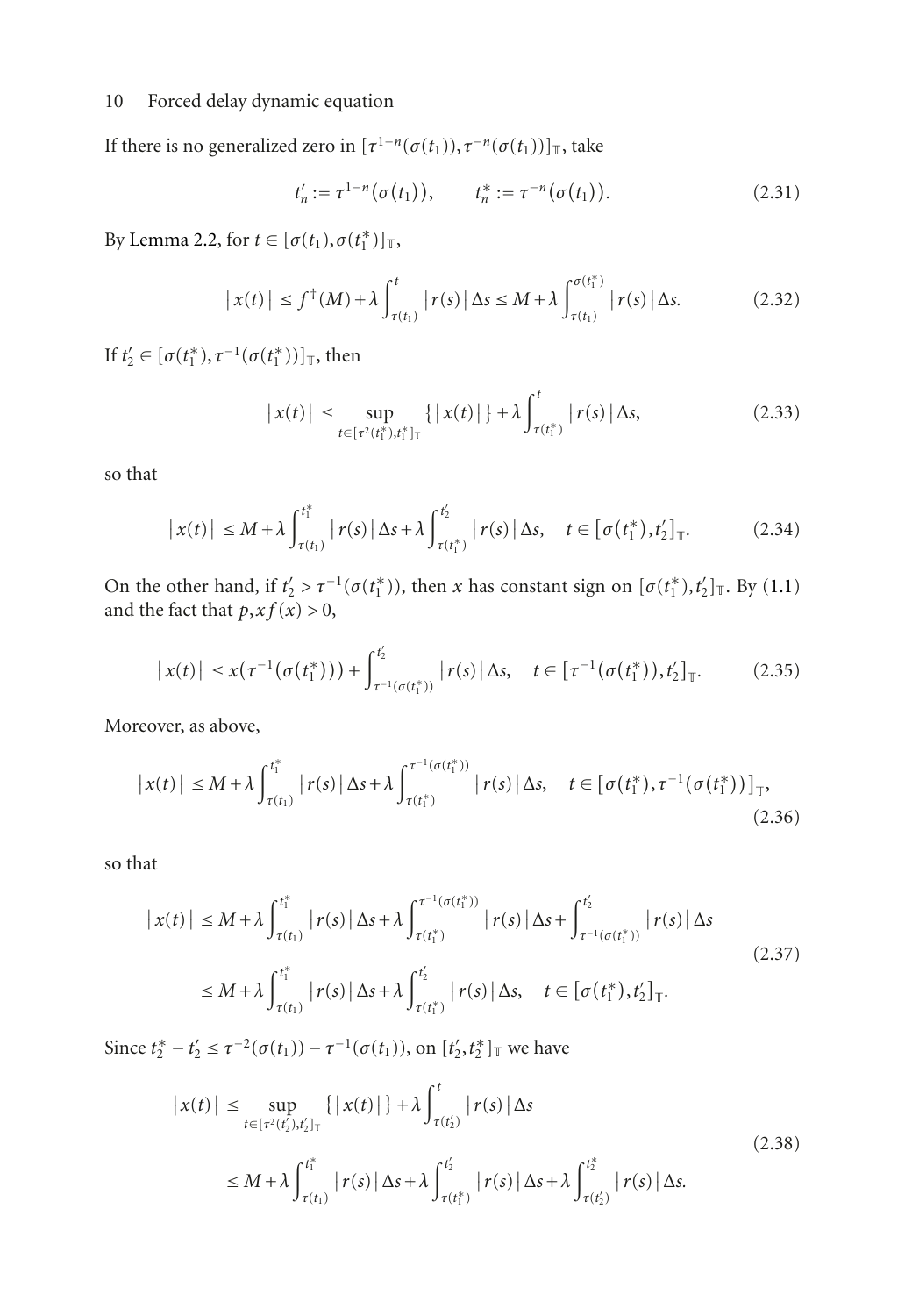In the same way for  $t \in [t_2^*, t_3']_{\mathbb{T}}$  as for the case  $t \in [t_1^*, t_2']_{\mathbb{T}}$ , we arrive at

$$
|x(t)| \leq \sup_{t \in [\tau^2(t_2^*), t_2^*]_T} \{ |x(t)| \} + \lambda \int_{\tau(t_2^*)}^{t_3'} |r(s)| \Delta s
$$
  
\n
$$
\leq M + \lambda \Biggl( \int_{\tau(t_1)}^{t_1^*} |r(s)| \Delta s + \int_{\tau(t_1^*)}^{t_2'} |r(s)| \Delta s + \int_{\tau(t_2^*)}^{t_2^*} |r(s)| \Delta s + \int_{\tau(t_2^*)}^{t_3'} |r(s)| \Delta s \Biggr)
$$
  
\n
$$
\leq M + 2\lambda \int_{\tau(t_1)}^{t_2'} |r(s)| \Delta s + 2\lambda \int_{\tau(t_2^*)}^{t_3'} |r(s)| \Delta s
$$
  
\n
$$
\leq M + 2\lambda \int_{\tau(t_1)}^{\tau^{-2}(t_1)} |r(s)| \Delta s + 2\lambda \int_{t_1}^{\tau^{-3}(t_1)} |r(s)| \Delta s.
$$
\n(2.39)

For  $t \in [t'_3, t^*_3]_{\top}$ ,

$$
\begin{aligned} \left| \, x(t) \, \right| &\leq \sup_{t \in \left[ \tau^2(t'_3), t'_3 \right]_T} \left\{ \, \left| \, x(t) \, \right| \, \right\} + \lambda \int_{\tau(t'_3)}^{t_3^*} \left| \, r(s) \, \right| \, \Delta s \\ &\leq M + 2\lambda \int_{\tau(t_1)}^{\tau^{-2}(t_1)} \left| \, r(s) \, \right| \, \Delta s + 2\lambda \int_{t_1}^{\tau^{-3}(t_1)} \left| \, r(s) \, \right| \, \Delta s + \lambda \int_{\tau(t'_3)}^{t_3^*} \left| \, r(s) \, \right| \, \Delta s. \end{aligned} \tag{2.40}
$$

Consequently, for  $t \in [t_3^*, t_4']_{\mathbb{T}}$ ,

$$
|x(t)| \leq \sup_{t \in [\tau^{2}(t_{3}^{*}), t_{3}^{*}]_{T}} \{ |x(t)| \} + \lambda \int_{\tau(t_{3}^{*})}^{t_{4}^{*}} |r(s)| \Delta s
$$
  
\n
$$
\leq M + 2\lambda \int_{\tau(t_{1})}^{\tau^{-2}(t_{1})} |r(s)| \Delta s + 2\lambda \int_{t_{1}}^{\tau^{-3}(t_{1})} |r(s)| \Delta s
$$
  
\n
$$
+ \lambda \int_{\tau(t_{3}^{*})}^{t_{3}^{*}} |r(s)| \Delta s + \lambda \int_{\tau(t_{3}^{*})}^{t_{4}^{*}} |r(s)| \Delta s
$$
  
\n
$$
\leq M + 2\lambda \int_{\tau(t_{1})}^{\tau^{-2}(t_{1})} |r(s)| \Delta s + 2\lambda \int_{t_{1}}^{\tau^{-3}(t_{1})} |r(s)| \Delta s + 2\lambda \int_{\tau^{-1}(t_{1})}^{\tau^{-4}(t_{1})} |r(s)| \Delta s
$$
  
\n
$$
\leq M + 2\lambda \int_{\tau(t_{1})}^{t_{1}} |r(s)| \Delta s + 4\lambda \int_{t_{1}}^{\tau^{-1}(t_{1})} |r(s)| \Delta s + 6\lambda \int_{\tau^{-1}(t_{1})}^{\tau^{-2}(t_{1})} |r(s)| \Delta s
$$
  
\n
$$
+ 4\lambda \int_{\tau^{-2}(t_{1})}^{\tau^{-3}(t_{1})} |r(s)| \Delta s + 2\lambda \int_{\tau^{-3}(t_{1})}^{\tau^{-4}(t_{1})} |r(s)| \Delta s.
$$
 (2.41)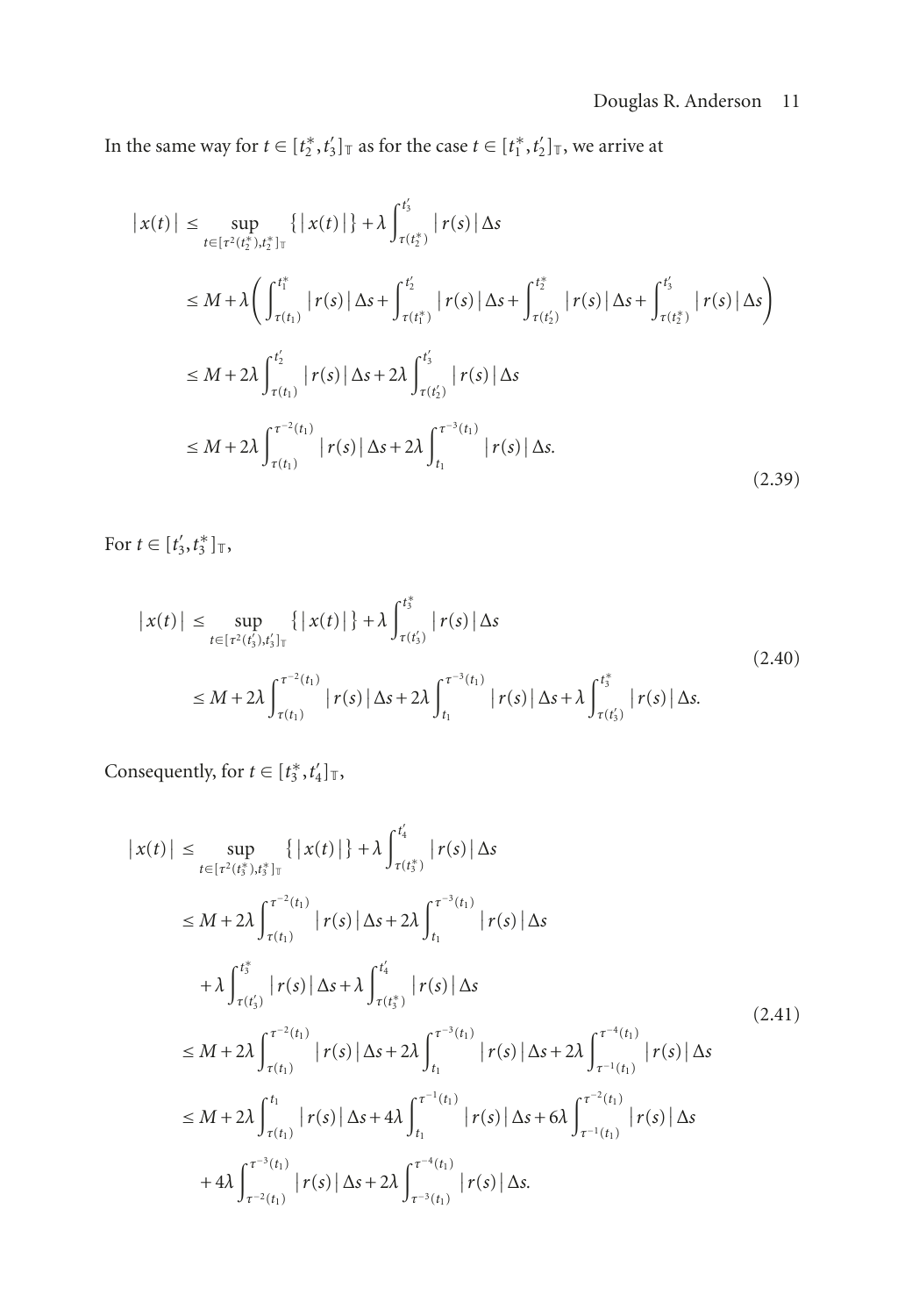Through recursion, for  $t \in [t_n^*, t_{n+1}']_{\mathbb{T}}$ , we obtain

$$
\left| x(t) \right| \leq M + 2\lambda \int_{\tau(t_1)}^{t_1} \left| r(s) \right| \Delta s + 4\lambda \int_{t_1}^{\tau^{-1}(t_1)} \left| r(s) \right| \Delta s + 6\lambda \int_{\tau^{-1}(t_1)}^{\tau^{-2}(t_1)} \left| r(s) \right| \Delta s
$$
  
+ \cdots + 6\lambda \int\_{\tau^{2-n}(t\_1)}^{\tau^{1-n}(t\_1)} \left| r(s) \right| \Delta s + 4\lambda \int\_{\tau^{-1}(t\_1)}^{\tau^{-n}(t\_1)} \left| r(s) \right| \Delta s + 2\lambda \int\_{\tau^{-n}(t\_1)}^{\tau^{-n-1}(t\_1)} \left| r(s) \right| \Delta s, \tag{2.42}

and for  $t \in [t'_{n+1}, t^*_{n+1}]_{\mathbb{T}},$ 

$$
|x(t)| \le \sup_{t \in [\tau^2(t'_{n+1}), t'_{n+1}]^\top} \{ |x(t)| \} + \lambda \int_{\tau(t'_{n+1})}^{t_{n+1}^{*}} |r(s)| \Delta s
$$
  
 
$$
\le M + 6\lambda \int_{\tau(t_1)}^{\tau^{-n-1}(t_1)} |r(s)| \Delta s.
$$
 (2.43)

Now as both  $t'_n$  and  $t^*_n$  go to infinity as *n* goes to infinity, by (H2) the solution *x* must be bounded.  $\Box$ 

<span id="page-11-2"></span>LEMMA 2.4. *Suppose that*  $(H1)–(H3)$  *hold. Let x be a solution of*  $(1.1)$  *and let*  $t_1 \in \mathbb{T}$  *be as in [Lemma 2.2.](#page-1-1) Then*

<span id="page-11-0"></span>
$$
\left| x(t) \right| \le f^{\dagger}(B) + \lambda \int_{\tau(t_1)}^t \left| r(s) \right| \Delta s, \quad t \in \left[ \sigma(t_1), \infty \right]_{\mathbb{T}}, \tag{2.44}
$$

*where*  $B := \sup_{t \ge t_0} |x(t)|$ *.* 

*Proof.* By [Lemma 2.3,](#page-8-0) *x* is a bounded solution of [\(1.1\)](#page-0-0). Set *B* :=  $\sup_{t\geq t_0} |x(t)|$ , but suppose that [\(2.44\)](#page-11-0) is false. Then there exists

$$
T_1 := \inf \left\{ t > \tau^{-1}(\sigma(t_1)) : |x(t)| > f^{\dagger}(B) + \lambda \int_{\tau(t_1)}^t |r(s)| \Delta s \right\}.
$$
 (2.45)

Clearly

<span id="page-11-1"></span>
$$
\left| x(t) \right| \le f^{\dagger}(B) + \lambda \int_{\tau(t_1)}^t \left| r(s) \right| \Delta s, \quad t \in \left[ \sigma(t_1), T_1 \right]_{\mathbb{T}}, \tag{2.46}
$$

and we have the following cases.

*Case 1.* (A) Suppose  $x(T_1) > f^+(B) + \lambda \int_{\tau(t_1)}^T |r(s)| \Delta s$ . By continuity and the choice of  $T_1$ , *T*<sub>1</sub> is a left-scattered point with  $|x(\rho(T_1))| \leq f^{\dagger}(B) + \lambda \int_{\tau(t_1)}^{\rho(T_1)} |r(s)| \Delta s$  and  $x^{\Delta}(\rho(T_1)) > 0$ . By [\(1.1\)](#page-0-0) and (H1), *x*(*τ*(*ρ*(*T*1))) *<* 0. Set

$$
T_0 := \max \{ t \in [\tau(\rho(T_1)), \rho(T_1))_{\top} : x(t) x^{\sigma}(t) \le 0 \}.
$$
 (2.47)

Then  $x(T_0)x^{\sigma}(T_0) \le 0$  and  $\tau^2(t_1) \le \tau^3(T_1) \le \tau^2(T_0) \le T_0 < T_1$ . By [\(2.46\)](#page-11-1),

$$
\left| x(t) \right| \le f^{\dagger}(B) + \lambda \int_{\tau(t_1)}^t \left| r(s) \right| \Delta s, \quad t \in \left[ \tau^2(T_0), T_0 \right]_{\mathbb{T}}. \tag{2.48}
$$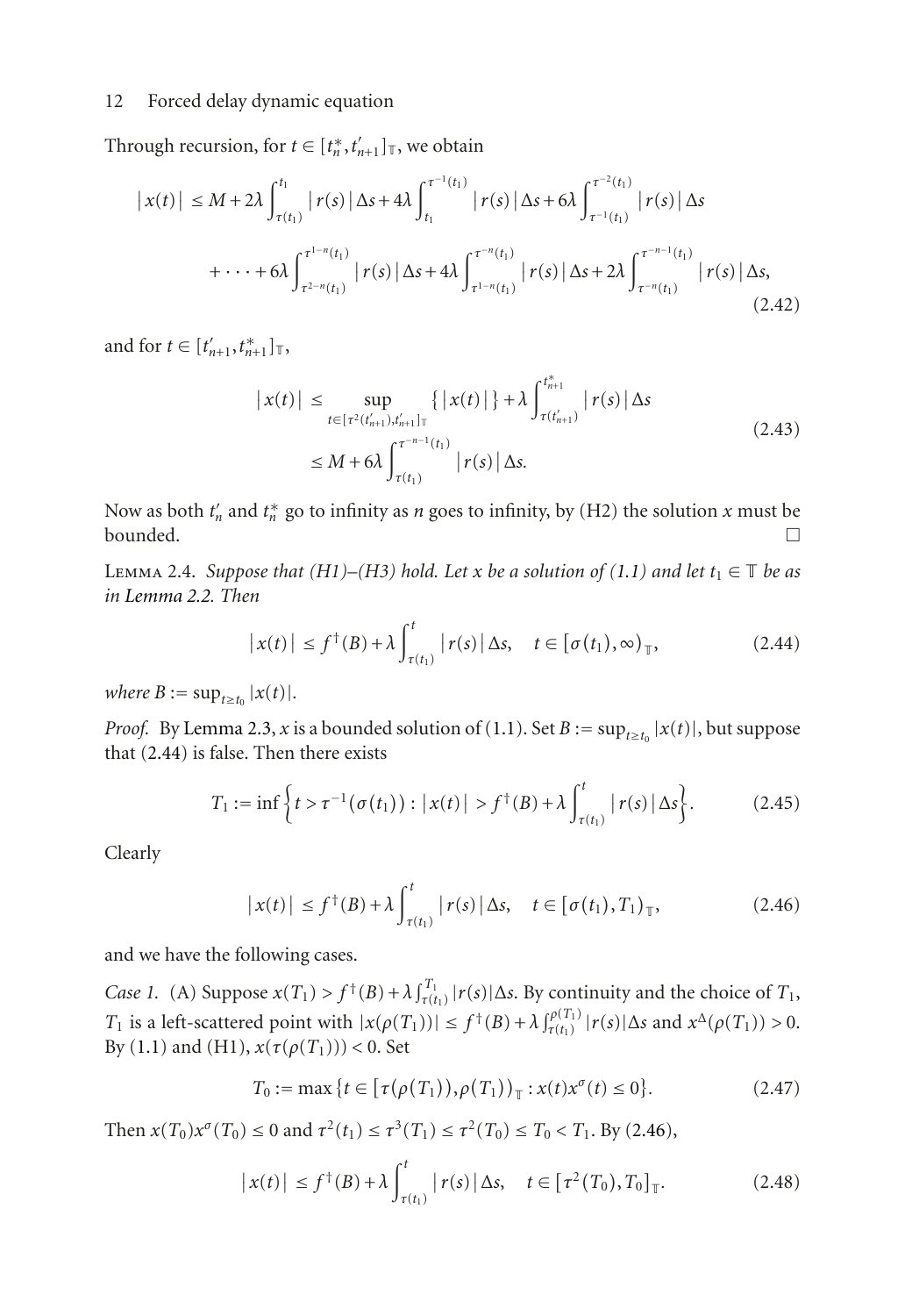Consequently, from [Lemma 2.2,](#page-1-1)

$$
\left| x(t) \right| \le f^{\dagger}(B) + \lambda \int_{\tau(t_1)}^t \left| r(s) \right| \Delta s \quad \text{on} \left[ \sigma(T_0), \tau^{-1}(\sigma(T_0)) \right]_{\mathbb{T}}.
$$
 (2.49)

Since  $\tau(\rho(T_1)) \leq T_0 < \rho(T_1)$  and  $\tau$  is increasing,  $\sigma(T_0) \leq T_1$  and

$$
f^{\dagger}(B) + \lambda \int_{\tau(t_1)}^{T_1} |r(s)| \Delta s < x(T_1) \le f^{\dagger}(B) + \lambda \int_{\tau(t_1)}^{T_1} |r(s)| \Delta s,\tag{2.50}
$$

a contradiction.

(B) Suppose  $x(T_1) = f^{\dagger}(B) + \lambda \int_{\tau(t_1)}^T |r(s)| \Delta s$ . Then  $T_1$  is a right-dense point,  $x^{\Delta}(T_1) \ge$ 0, and there exists  $T_2$  ∈  $(T_1, \tau^{-1}(T_1))$ <sub>T</sub> such that  $x(t) > f^+(B) + \lambda \int_{\tau(t_1)}^t |r(s)| \Delta s$  on  $(T_1, \tau^{-1}(T_1))$ *T*<sub>2</sub> $\vert$ <sub>T</sub>. By [\(1.1\)](#page-0-0) and (H1),  $x(\tau(T_1)) \leq 0$ . Set

$$
T_0 := \max\{t \in [\tau(T_1), T_1)_{\top} : x(t)x^{\sigma}(t) \le 0\}.
$$
 (2.51)

Then  $x(T_0)x^{\sigma}(T_0) \le 0$  and  $\tau^2(t_1) \le \tau^3(T_2) \le \tau^2(T_0) \le T_0 < T_2$ . By [\(2.46\)](#page-11-1),

$$
\left| x(t) \right| \le f^{\dagger}(B) + \lambda \int_{\tau(t_1)}^t \left| r(s) \right| \Delta s, \quad t \in \left[ \tau^2(T_0), T_0 \right]_{\mathbb{T}}. \tag{2.52}
$$

As a result, from [Lemma 2.2,](#page-1-1)

$$
\left| x(t) \right| \le f^{\dagger}(B) + \lambda \int_{\tau(t_1)}^t \left| r(s) \right| \Delta s \quad \text{on} \left[ \sigma(T_0), \, \tau^{-1}(\sigma(T_0)) \right]_{\mathbb{T}}. \tag{2.53}
$$

Since  $\tau(T_1) \leq T_0 < T_2$  and  $\tau$  is increasing,  $\sigma(T_0) \leq T_2 \leq \tau^{-1}(\sigma(T_0))$  and

$$
f^{\dagger}(B) + \lambda \int_{\tau(t_1)}^{T_2} |r(s)| \Delta s < x(T_2) \le f^{\dagger}(B) + \lambda \int_{\tau(t_1)}^{T_2} |r(s)| \Delta s,\tag{2.54}
$$

a contradiction.

*Case 2.* If  $x(T_1) \le -f^+(B) - \lambda \int_{\tau(t_1)}^t |r(s)| \Delta s$ , then [\(2.46\)](#page-11-1) implies either  $x^{\Delta}(T_1) \le 0$  or *x*<sup>Δ</sup>( $ρ(T_1)$ ) < 0. Again by [\(1.1\)](#page-0-0) and (H1), either *x*( $τ(T_1)$ ) ≥ 0 or *x*( $τ(ρ(T_1))$ ) > 0. Pick *T*<sub>0</sub> as above for either case. Just as above, either case leads to a contradiction.  $\Box$ 

### **3. Solutions of [\(1.1\)](#page-0-0) go to zero**

<span id="page-12-0"></span>We now state our main result on the global asymptotic behavior of solutions of  $(1.1)$ .

THEOREM 3.1. *If (H1), (H2), (H3) hold, then every solution of [\(1.1\)](#page-0-0)* goes to zero in the limit.

*Proof.* If *x* is a nonoscillatory solution of [\(1.1\)](#page-0-0), assume without loss of generality that *x* is eventually positive. Then there exist  $M > 0$  and  $T_0 \ge t_0$  such that

$$
0 < x(t) \le |x(t_0)| + \int_{t_0}^t |r(s)| \, \Delta s < M, \quad t \in (T_0, \infty)_\mathbb{T}.\tag{3.1}
$$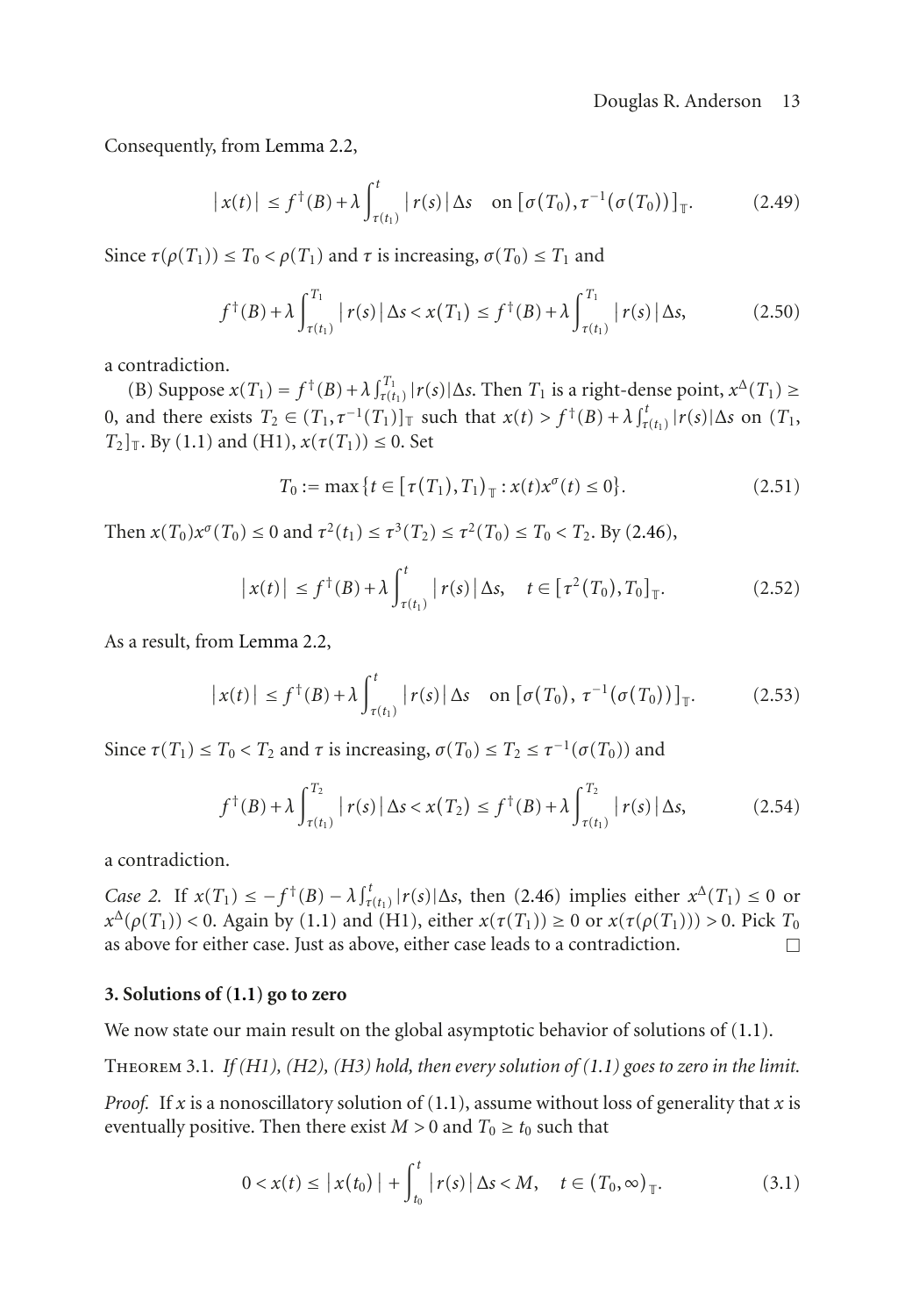Suppose that  $\liminf_{t\to\infty} x(t) = 2\varepsilon$  for some  $\varepsilon > 0$ . Pick  $T \in (\tau^{-1}(t_0), \infty)$  such that  $x(t) \geq \varepsilon$ for  $t > \tau(T)$ . Since f is continuous and  $f(x) > 0$  for  $x > 0$ ,  $d := \inf_{\varepsilon \le x \le M} f(x) > 0$ . By [\(1.1\)](#page-0-0),

$$
x^{\Delta}(t) = -p(t)f(x(\tau(t))) + r(t) \le -dp(t) + r(t), \quad t \ge T.
$$
 (3.2)

Integrating from *T* to *t*, we see that

$$
x(t) \le x(T) - d \int_{T}^{t} p(s) \Delta s + \int_{T}^{t} |r(s)| \quad \Delta s \longrightarrow -\infty
$$
 (3.3)

as  $t \to \infty$  by (H2) and (H3), a contradiction of *x* eventually positive. Consequently, liminf<sub>*t*→∞</sub>  $x(t) = 0$ , so there exists an increasing unbounded sequence  $\{t_n\}_{n=1}^{\infty}$  in  $\mathbb T$  such that  $\lim_{n\to\infty} x(t_n) = 0$ . Let  $M' := \limsup_{t\to\infty} x(t)$ . Again there exists a sequence  $\{t'_n\}_{n=1}^{\infty}$  in  $\mathbb{T}$  with  $t'_n \ge t_n$  such that  $\lim_{n \to \infty} x(t'_n) = M'$ . Using (H2) and the fact that  $x^{\Delta}(t) \le r(t)$ ,

$$
0 < x(t_n') \leq x(t_n) + \int_{t_n}^{t_n'} |r(s)| \quad \Delta s \longrightarrow 0, \ n \longrightarrow \infty. \tag{3.4}
$$

Hence  $M' = 0$  and *x* goes to zero.

Now let *x* be an oscillatory solution of [\(1.1\)](#page-0-0). By [Lemma 2.4,](#page-11-2) [\(2.44\)](#page-11-0) holds. By the oscillatory nature of *x*, there exists a sequence  $\{t_n^*\}$  in  $\mathbb T$  such that

$$
x(t_n^*)x^{\sigma}(t_n^*) \leq 0, \qquad \tau(t_1^*) \geq \tau^{-1}(t_0), \qquad \tau(t_{n+1}^*) > \tau^{-1}(t_n^*).
$$
 (3.5)

As in [\[13\]](#page-18-1), we consider the discrete sequence  $\{X_n\}$  given by

$$
X_1 = B := \sup_{t \ge t_0} |x(t)|, \qquad X_{n+1} = f^{\dagger}(X_n) + \lambda \int_{\tau(t_n^*)}^{\infty} |r(s)| \Delta s. \tag{3.6}
$$

Just as in the proof of [Lemma 2.3,](#page-8-0) we arrive at

$$
\sup_{t \in [\tau^2(t_n^*), t_n^*]_\top} |x(t)| \le X_n, \qquad \sup_{t \ge \sigma(t_n^*)} |x(t)| \le X_{n+1}.
$$
 (3.7)

Note that

$$
\sum_{n=1}^{\infty} \lambda \int_{\tau(t_n^*)}^{\infty} |r(s)| \Delta s \leq \sum_{n=0}^{\infty} \lambda \int_{\tau^{1-n}(t_1^*)}^{\infty} |r(s)| \Delta s \leq \lambda \sum_{n=0}^{\infty} \int_{\tau^{1-n}(t_1^*)}^{\infty} |r(s)| \Delta s; \qquad (3.8)
$$

by (H2),

$$
\sum_{n=1}^{\infty} \lambda \int_{\tau(t_n^*)}^{\infty} |r(s)| \Delta s =: \sum_{n=1}^{\infty} b_n < \infty.
$$
 (3.9)

Since  $X_n$  satisfies the difference equation  $X_{n+1} = f^{\dagger}(X_n) + b_n$ , using [\[13](#page-18-1), Lemma 2.3] we have that *X<sub>n</sub>* goes to zero as  $n \to \infty$ . By the choice of *X<sub>n</sub>*, the solution *x* of [\(1.1\)](#page-0-0) satisfies  $\lim_{t \to \infty} x(t) = 0$ .  $\lim_{t\to\infty} x(t) = 0.$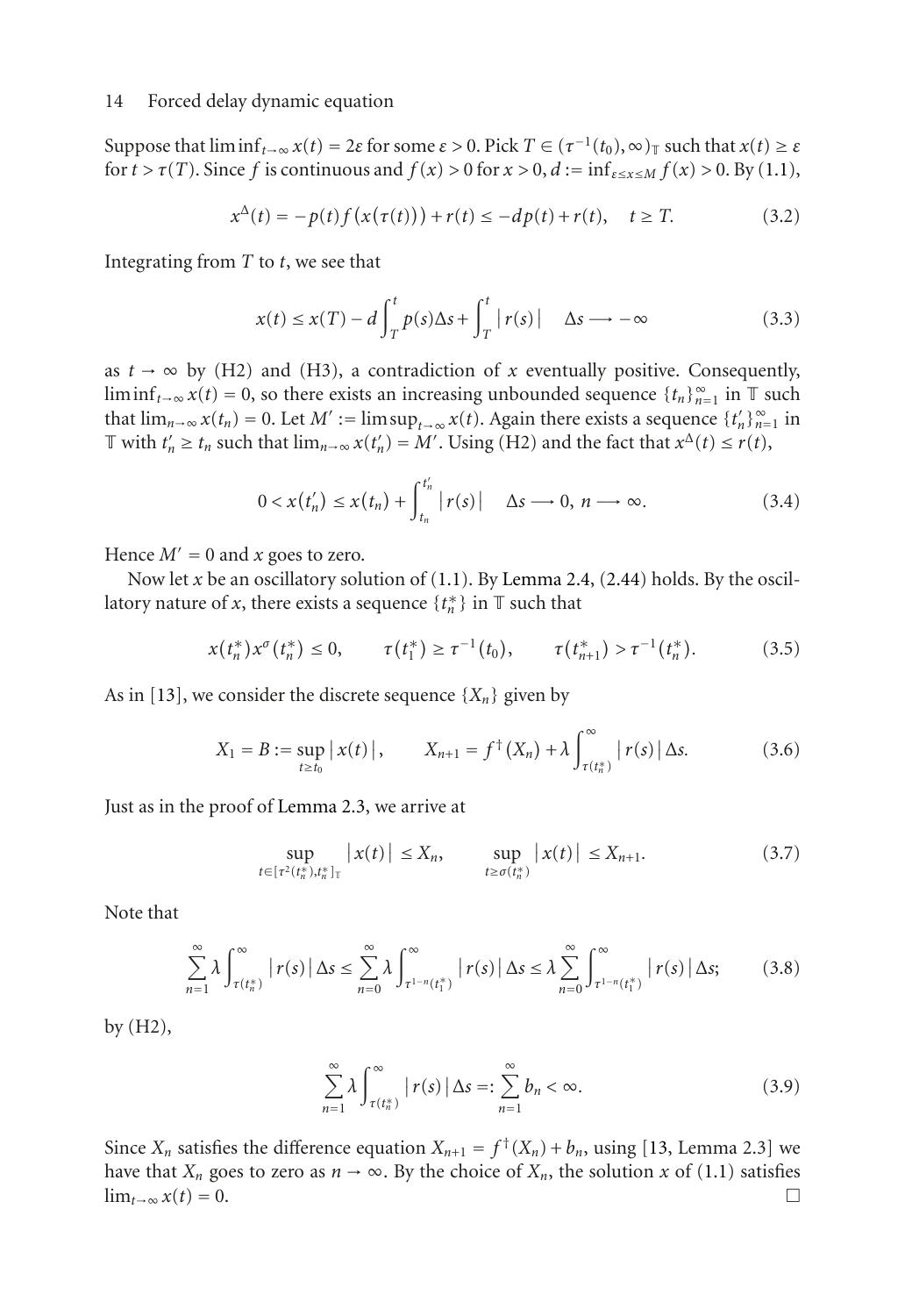Corollary 3.2. *If (H1) and (H3) hold, then every solution of the unforced equation*

$$
x^{\Delta}(t) + p(t)f(x(\tau(t))) = 0, \quad t \in [t_0, \infty)_{\mathbb{T}},
$$
\n(3.10)

*goes to zero in the limit.*

*Remark 3.3.* The results of this paper could easily be modified to show that every solution of

$$
x^{\Delta}(t) = \Theta p(t) f(x(\tau(t))) - \Theta r(t), \quad t \in [t_0, \infty)_{\mathbb{T}}, \quad t_0 \ge 0,
$$
 (3.11)

goes to zero in the limit, for appropriately adjusted hypotheses (H1), (H2), (H3), where  $\rho(t) := -p(t)/(1 + \mu(t)p(t))$  for  $t \in \mathbb{T}$  and  $p \in \mathcal{R}$  (see [Definition 5.5\)](#page-17-1).

#### **4. Forced delay equation on isolated time scales**

Let  $\mathbb T$  be a time scale unbounded above, with every point both left and right scattered, and consider the food-limited population model [\[7](#page-18-10), [13\]](#page-18-1) given by the delay differential equation

$$
y'(t) = py(t)\frac{N - y(t - \tau)}{N + cpy(t - \tau)},
$$
\n(4.1)

where *y* is the population density,  $p > 0$  is a constant growth rate,  $N > 0$  is the carrying capacity of the habitat,  $\tau > 0$  is the time delay, and  $c > 0$  is constant. From this we obtain the following modified equation:

<span id="page-14-0"></span>
$$
\frac{1}{y(t)}\frac{dy(t)}{dt} = p\frac{N - y(\lfloor t \rfloor - \lfloor \tau \rfloor)}{N + cpy(\lfloor t \rfloor - \lfloor \tau \rfloor)},\tag{4.2}
$$

where  $|t| := \sup\{s \in \mathbb{T} : s \leq t\}$  is the "time-scale" part of the continuous variable *t*. On any interval of the form  $[s, \sigma(s))$ , integrate [\(4.2\)](#page-14-0) from *s* to *t* to obtain for  $s \le t < \sigma(s)$  that

$$
y(t) = y(s) \exp\left(p\frac{N - y(s - \lfloor \tau \rfloor)}{N + cpy(s - \lfloor \tau \rfloor)}(t - s)\right).
$$
 (4.3)

Replacing *t* by  $\sigma(s)$ ,

$$
y^{\sigma}(s) = y(s) \exp\left(p\mu(s) \frac{N - y(s - \lfloor \tau \rfloor)}{N + c p y(s - \lfloor \tau \rfloor)}\right).
$$
 (4.4)

Note that if  $\mathbb{T} = \mathbb{Z}$  and  $\lfloor \tau \rfloor = 0$ , then  $\sigma(s) = s + 1$  and  $\mu(s) \equiv 1$ , and this is the simple genotype selection model suggested in [\[9\]](#page-18-11) and [\[11](#page-18-12), Exercise 1.18(6)]. Thus for any isolated time scale T that is unbounded above, we consider

<span id="page-14-1"></span>
$$
\frac{y^{\sigma}(t)}{y(t)} = \exp\left(p\mu(t)\frac{N - y(\tau(t))}{N + cpy(\tau(t))} + r(t)\right)
$$
\n(4.5)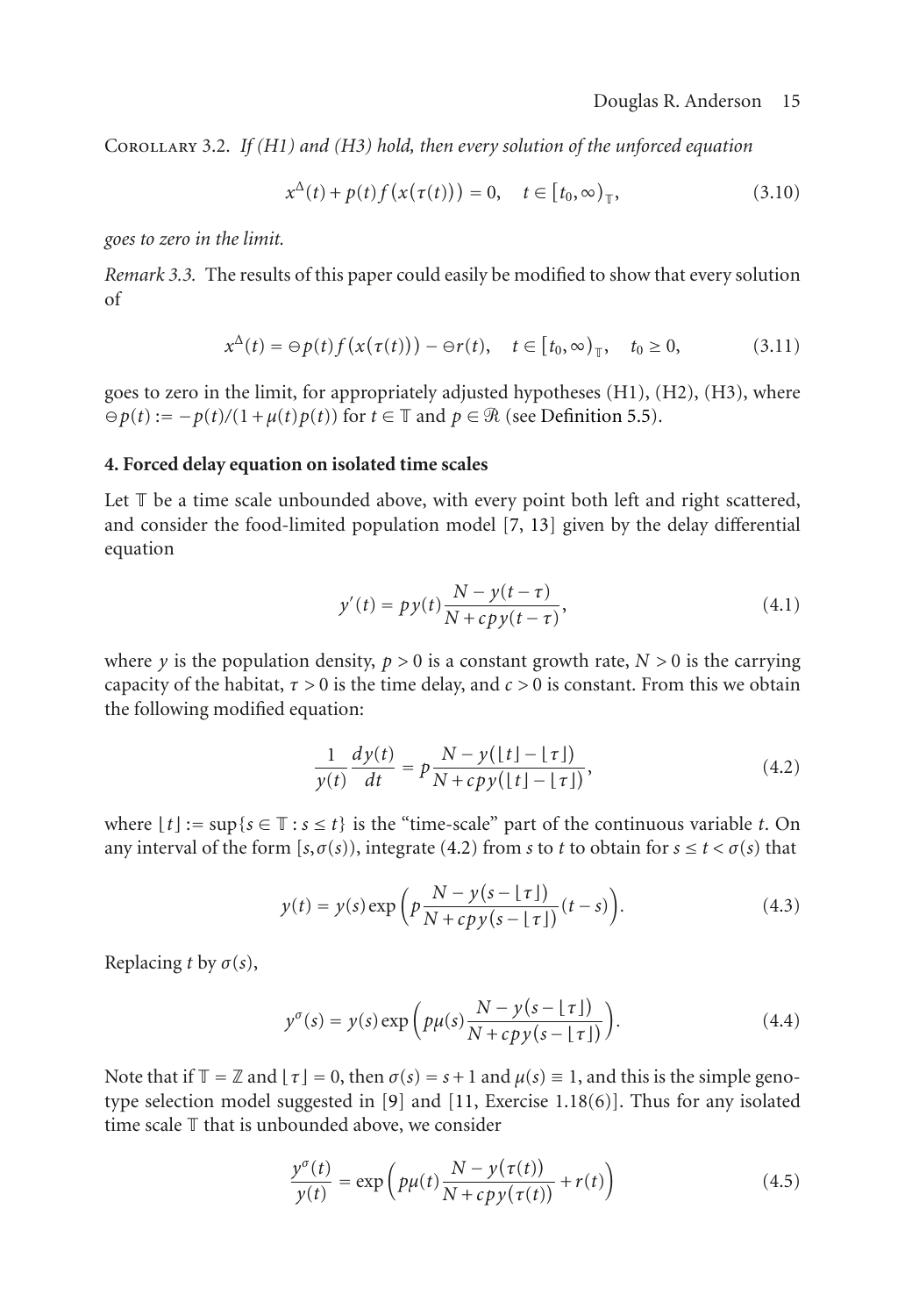for some delay  $\tau : \mathbb{T} \to \mathbb{T}$  and some function  $r : \mathbb{T} \to \mathbb{R}$  satisfying (H2). In [\(4.5\)](#page-14-1), let  $y =$  $Ne^{x}$ ,  $y^{\sigma} = Ne^{x \circ \sigma}$ , and  $y \circ \tau = Ne^{x \circ \tau}$  to obtain

$$
x^{\Delta}(t) = -p \frac{e^{x(\tau(t))} - 1}{1 + c p e^{x(\tau(t))}} + \frac{r(t)}{\mu(t)}.
$$
\n(4.6)

If

<span id="page-15-0"></span>
$$
f(x) := \frac{e^x - 1}{1 + c p e^x},\tag{4.7}
$$

then *f* is continuous with  $xf(x) > 0$  for  $x \neq 0$  and  $f(0) = 0$ . As shown in [\[13\]](#page-18-1), if  $cp > 1/3$ , then  $|f(x)| < |x|$  for  $x \neq 0$  as well.

<span id="page-15-3"></span>THEOREM 4.1. *Suppose*  $cp > 1/3$  *and*  $\mathbb{T}$  *is an isolated time scale with*  $t_0 \in \mathbb{T}$ *. If* 

<span id="page-15-2"></span>
$$
\sum_{n=0}^{\infty} \sum_{t \in [\tau^{1-n}(t_0),\infty)_{\top}} |r(t)| < \infty, \tag{4.8}
$$

$$
p(\sigma(t) - \tau(t)) \le \lambda \quad \forall t \in [t_0, \infty)_{\mathbb{T}},
$$
\n(4.9)

*then every positive solution of [\(4.5\)](#page-14-1) goes to N in the limit.*

*Proof.* Let *y* be a positive solution of [\(4.5\)](#page-14-1). As above, the substitution  $y = Ne^x$  makes *x* a solution of [\(4.6\)](#page-15-0). Since  $cp > 1/3$ , [\[13,](#page-18-1) Theorem 3.1] shows that (H1) is satisfied. To check (H2), note that on isolated time scales,

$$
\sum_{n=0}^{\infty} \int_{\tau^{1-n}(t_0)}^{\infty} \frac{|r(s)| \Delta s}{\mu(s)} = \sum_{n=0}^{\infty} \sum_{t \in [\tau^{1-n}(t_0), \infty)_{\mathbb{T}}} |r(t)| < \infty
$$
\n(4.10)

by assumption. In the same way,  $(H3)$  is satisfied for constant  $p > 0$ , as

$$
\int_{\tau(t)}^{\sigma(t)} p(s) \Delta s = p(\sigma(t) - \tau(t)) \le \lambda, \quad t \in [t_0, \infty)_{\top}.
$$
 (4.11)

Hence by [Theorem 3.1,](#page-12-0) every solution *x* of [\(4.6\)](#page-15-0) goes to zero in the limit. But then every positive solution  $y = Ne^x$  of [\(4.5\)](#page-14-1) goes to *N*.

*Example 4.2.* Let  $\mathbb{T} = h\mathbb{Z}$  for some  $h \in (0,1)$ ,  $c > 0$ , and let  $\tau(t) := t - hk$  for  $t \in \mathbb{T}$  and  $k \in \mathbb{N}$ . If

<span id="page-15-1"></span>
$$
\sum_{t=-k}^{\infty} t |r(th)| < \infty,\tag{4.12}
$$

$$
\frac{1}{3c} < p \le \frac{3k+4}{2h(k+1)^2},\tag{4.13}
$$

then every positive solution of [\(4.5\)](#page-14-1) goes to *N* in the limit.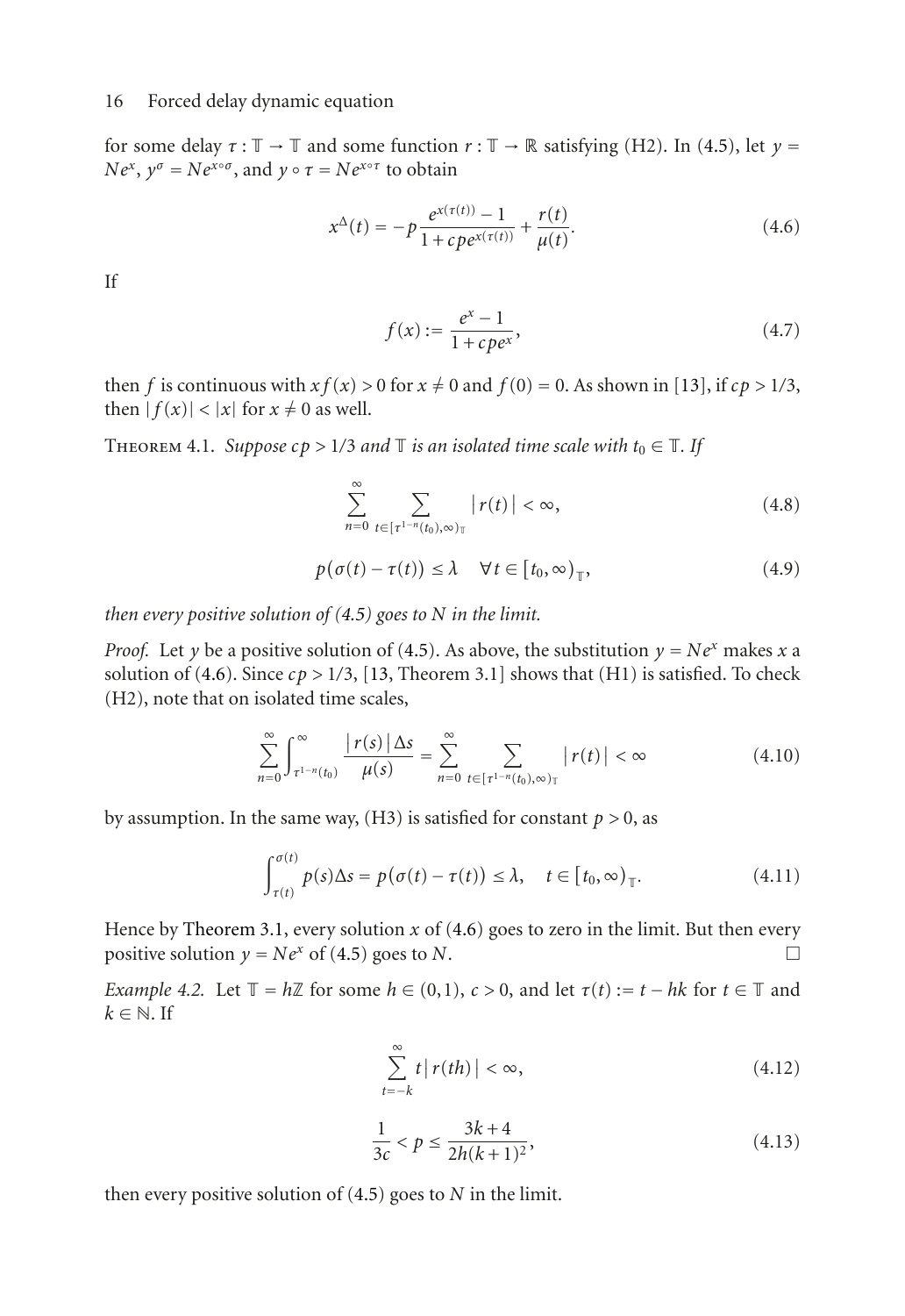*Proof.* Observe that  $\lambda = (3k+4)/2(k+1)$ , and  $\sigma(t) - \tau(t) = h(k+1)$ . Now we show that  $(4.12)$  is equivalent to  $(4.8)$  on  $h\mathbb{Z}$ . In fact, both will be shown to be equivalent to

<span id="page-16-1"></span>
$$
\sum_{t=-k}^{\infty} \sum_{s=t}^{\infty} |r(sh)| < \infty;
$$
\n(4.14)

the idea of these three equivalences is adapted from the real case found in [\[10,](#page-18-13) Lemma 3.3]. First note that [\(4.8\)](#page-15-2), [\(4.12\)](#page-15-1), and [\(4.14\)](#page-16-1) all imply that  $\sum_{t=-k}^{\infty} |r(th)| < \infty$ . To see that [\(4.8\)](#page-15-2) implies [\(4.14\)](#page-16-1), we switch the order of summing in [\(4.14\)](#page-16-1) to get that

$$
\sum_{t=-k}^{\infty} \sum_{s=t}^{\infty} |r(sh)| = \sum_{n=0}^{\infty} \sum_{t=(n-1)k}^{nk-1} \sum_{s=t}^{\infty} |r(sh)|
$$
\n
$$
= \sum_{n=0}^{\infty} \left( \sum_{t=(n-1)k}^{nk-1} (t - (n-1)k + 1) |r(th)| + k \sum_{t=nk}^{\infty} |r(th)| \right).
$$
\n(4.15)

As a result,

$$
\sum_{n=0}^{\infty} \sum_{t=nk}^{\infty} |r(th)| \leq \frac{1}{k} \sum_{t=-k}^{\infty} \sum_{s=t}^{\infty} |r(sh)| = \frac{1}{k} \sum_{n=0}^{\infty} \sum_{t=(n-1)k}^{nk-1} \sum_{s=t}^{\infty} |r(sh)|
$$
\n
$$
\leq \frac{1}{k} \sum_{n=0}^{\infty} \sum_{t=(n-1)k}^{nk-1} \sum_{s=(n-1)k}^{\infty} |r(sh)| = \sum_{n=0}^{\infty} \sum_{t=(n-1)k}^{\infty} |r(th)|.
$$
\n(4.16)

Therefore [\(4.8\)](#page-15-2) implies [\(4.14\)](#page-16-1). And since

$$
\sum_{t=-k}^{\infty} \sum_{s=t}^{\infty} |r(sh)| = \sum_{s=-k}^{\infty} \sum_{t=-k}^{s} |r(sh)| = \sum_{t=-k}^{\infty} (t+1-k) |r(th)|, \qquad (4.17)
$$

[\(4.12\)](#page-15-1) implies [\(4.14\)](#page-16-1). Therefore [\(4.8\)](#page-15-2) implies [\(4.12\)](#page-15-1). Thus all the hypotheses of [Theorem](#page-15-3) [4.1](#page-15-3) are met.  $\Box$ 

#### <span id="page-16-0"></span>**5. Appendix on time scales**

The definitions below merely serve as a preliminary introduction to the time-scale calculus; they can be found in the context of a much more robust treatment than is allowed here in the textbooks [\[4,](#page-18-8) [5](#page-18-9)] and the references therein.

*Definition 5.1.* Define the forward (backward) jump operator  $\sigma(t)$  at *t* for  $t < \sup$ T (resp.,  $\rho(t)$  at *t* for *t* > inf T) by

$$
\sigma(t) = \inf \{ \tau > t : \tau \in \mathbb{T} \}, \quad (\rho(t) = \sup \{ \tau < t : \tau \in \mathbb{T} \}, \quad \forall t \in \mathbb{T}. \tag{5.1}
$$

Also define  $\sigma(\sup \mathbb{T}) = \sup \mathbb{T}$  if  $\sup \mathbb{T} < \infty$ , and  $\rho(\inf \mathbb{T}) = \inf \mathbb{T}$  if  $\inf \mathbb{T} > -\infty$ . Define the graininess function  $\mu : \mathbb{T} \to \mathbb{R}$  by  $\mu(t) = \sigma(t) - t$ .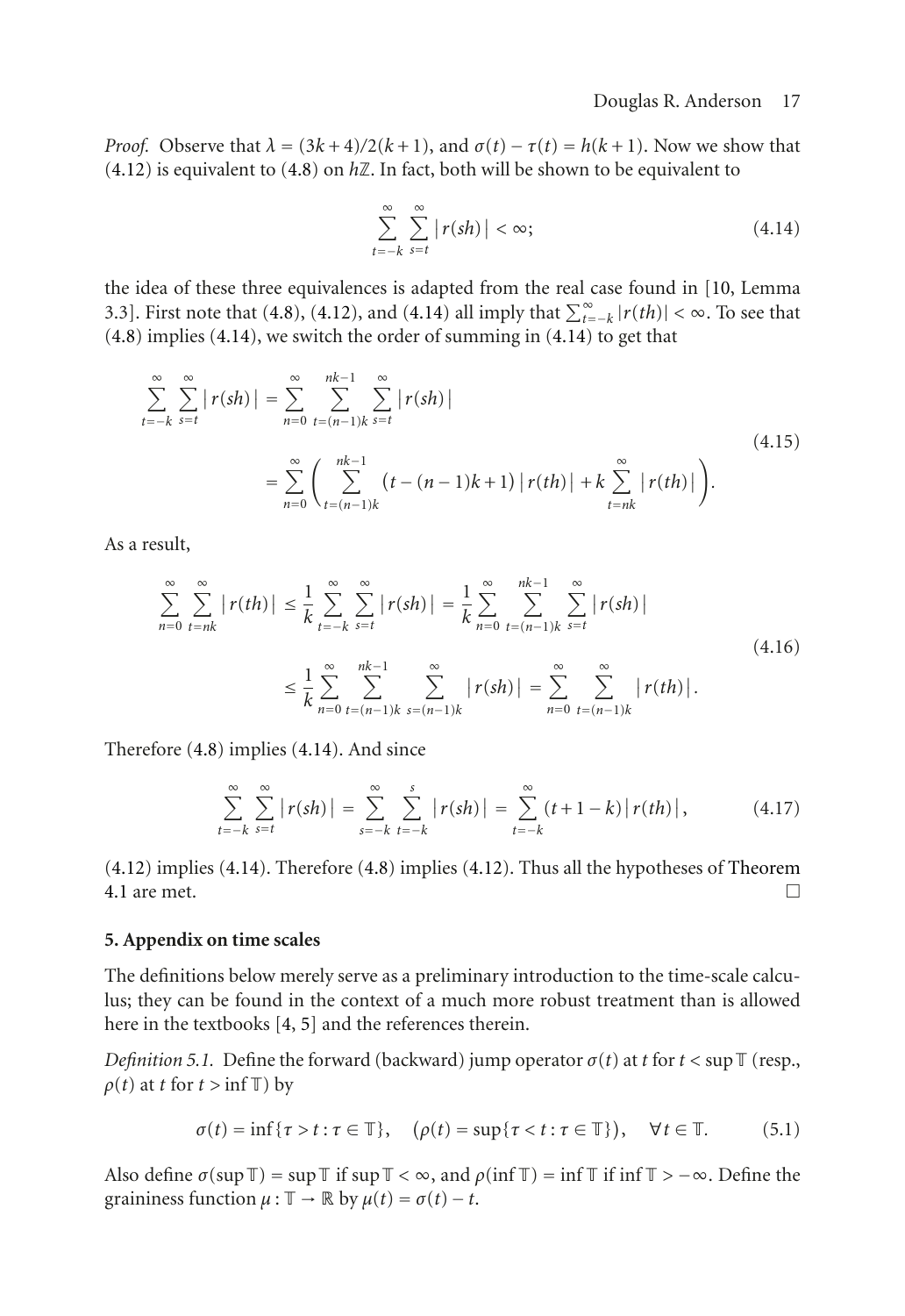Throughout this work, the assumption is made that  $\mathbb T$  is unbounded above and has the topology that it inherits from the standard topology on the real numbers R. Also assume throughout that *a* < *b* are points in T and define the time-scale interval  $[a,b]_T = \{t \in$  $\mathbb{T}: a \leq t \leq b$ . The jump operators  $\sigma$  and  $\rho$  allow the classification of points in a time scale in the following way: if  $\sigma(t) > t$ , the point *t* is right-scattered, while if  $\rho(t) < t$ , then *t* is left-scattered. If  $\sigma(t) = t$ , the point *t* is right-dense; if  $t > \inf \mathbb{T}$  and  $\rho(t) = t$ , then *t* is left-dense.

*Definition 5.2.* Fix  $t \in \mathbb{T}$  and let  $\gamma : \mathbb{T} \to \mathbb{R}$ . Define  $\gamma^{\Delta}(t)$  to be the number (if it exists) with the property that given  $\epsilon > 0$ , there is a neighborhood *U* of *t* such that for all  $s \in U$ ,

$$
\left| \left[ y(\sigma(t)) - y(s) \right] - y^{\Delta}(t) \left[ \sigma(t) - s \right] \right| \leq \epsilon \left| \sigma(t) - s \right|.
$$
 (5.2)

Call  $y^{\Delta}(t)$  the (delta) derivative of *y* at *t*.

*Definition 5.3.* If  $F^{\Delta}(t) = f(t)$ , then define the (Cauchy) delta integral by

$$
\int_{a}^{t} f(s) \Delta s = F(t) - F(a). \tag{5.3}
$$

The following theorem is due to Hilger [\[8\]](#page-18-0).

<span id="page-17-0"></span>THEOREM 5.4. Assume that  $f : \mathbb{T} \to \mathbb{R}$  and let  $t \in \mathbb{T}$ .

(1) *If f is differentiable at t, then f is continuous at t.*

(2) *If f is continuous at t and t is right-scattered, then f is differentiable at t with*

$$
f^{\Delta}(t) = \frac{f(\sigma(t)) - f(t)}{\sigma(t) - t}.
$$
\n(5.4)

(3) *If f is differentiable and t is right-dense, then*

$$
f^{\Delta}(t) = \lim_{s \to t} \frac{f(t) - f(s)}{t - s}.
$$
 (5.5)

(4) If *f* is differentiable at *t*, then  $f(\sigma(t)) = f(t) + \mu(t) f^{\Delta}(t)$ .

Next we define the important concept of right-dense continuity. An important fact concerning right-dense continuity is that every right-dense continuous function has a delta antiderivative [\[4](#page-18-8), Theorem 1.74]. This implies that the delta definite integral of any right-dense continuous function exists.

<span id="page-17-1"></span>*Definition 5.5.* A function  $f : \mathbb{T} \to \mathbb{R}$  is right-dense continuous (denoted by  $f \in C_{\text{rd}}(\mathbb{T};\mathbb{R})$ ) provided that *f* is continuous at every right-dense point  $t \in \mathbb{T}$ , and  $\lim_{s \to t^-} f(s)$  exists and is finite at every left-dense point  $t \in \mathbb{T}$ . A function p is regressive provided that  $1 +$  $\mu(t)p(t) \neq 0$  for all  $t \in \mathbb{T}$ , and

$$
\mathcal{R} := \{ p \in C_{\rm rd}(\mathbb{T}; \mathbb{R}) : 1 + \mu(t) p(t) \neq 0, t \in \mathbb{T} \}. \tag{5.6}
$$